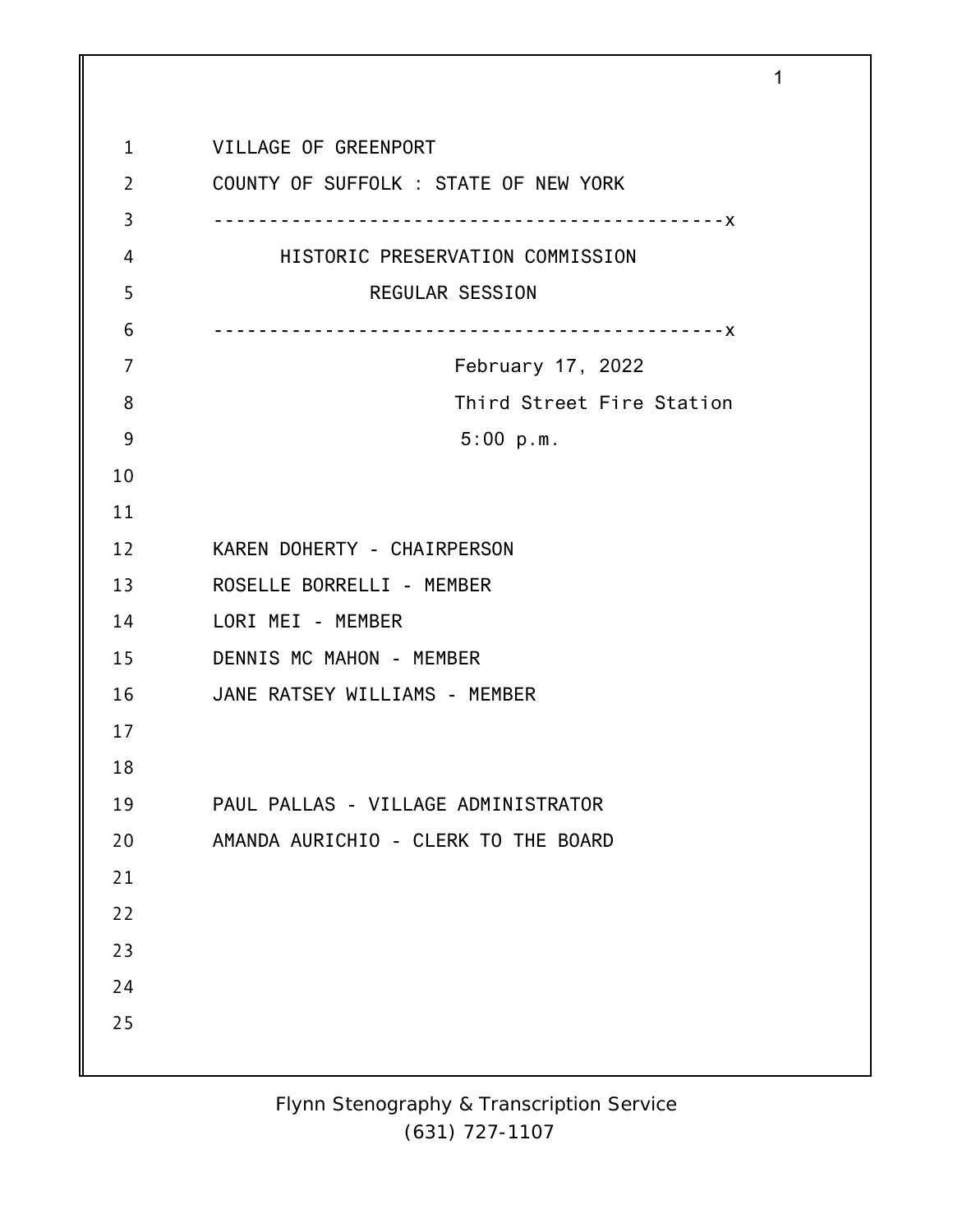|                |                | HPC 1/20/22                               | 2           |
|----------------|----------------|-------------------------------------------|-------------|
| $\mathbf{1}$   |                | <b>INDEX</b>                              |             |
| $\overline{2}$ | <b>ITEM</b>    | DESCRIPTION                               | <b>PAGE</b> |
| 3              | $\mathbf 1$    | 714 MAIN STREET                           | 3           |
| 4              |                | Applicant: Scott Gonzalez on behalf of    |             |
| 5              |                | The Townsend Manor Inn.                   |             |
| 6              | $\overline{2}$ | 714 MAIN STREET                           | 5           |
| 7              |                | Applicant: Scott Gonzalez on behalf of    |             |
| 8              |                | The Townsend Manor Inn, represented by    |             |
| 9              |                | Robert Brown, Architect.                  |             |
| 10             | 3              | Update on the Historic Greenport Builders | 15          |
| 11             |                | Project.                                  |             |
| 12             | 4              | Motion to accept and approve the minutes  | 25          |
| 13             |                | of the January 20, 2022 Regular Meeting.  |             |
| 14             | 5              | Motion to schedule the next Historic      | 25          |
| 15             |                | Preservation Commission meeting for       |             |
| 16             |                | 5:00 p.m. on March 17, 2022 at the Third  |             |
| 17             |                | Street Fire Station.                      |             |
| 18             | 6              | Motion to adjourn.                        | 26          |
| 19             |                |                                           |             |
| 20             |                |                                           |             |
| 21             |                |                                           |             |
| 22             |                |                                           |             |
| 23             |                |                                           |             |
| 24             |                |                                           |             |
| 25             |                |                                           |             |
|                |                |                                           |             |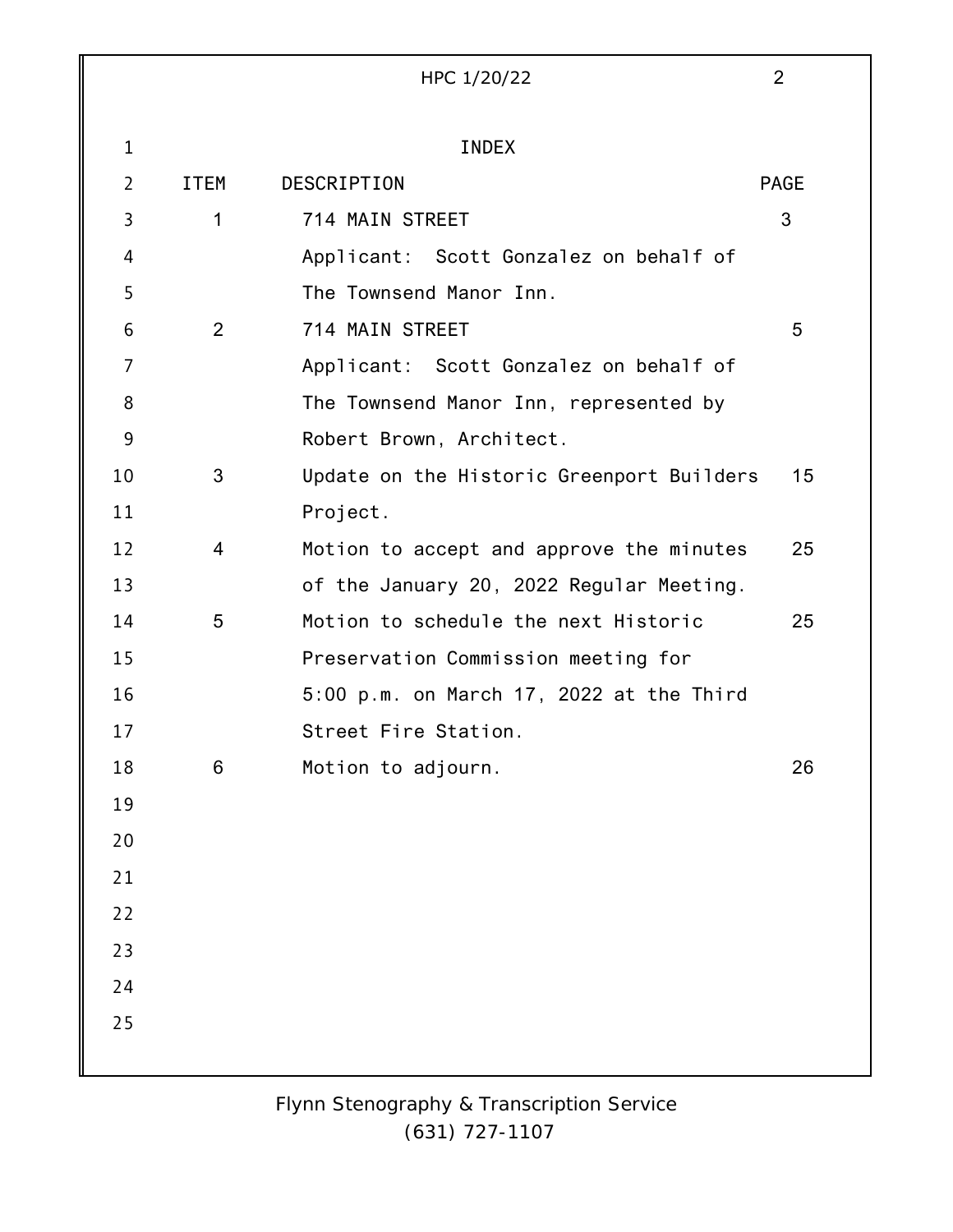| $\mathbf 1$    | (The Meeting was Called to Order at 5:00 p.m.)      |
|----------------|-----------------------------------------------------|
| $\overline{2}$ | CHAIRPERSON DOHERTY: Okay. I am going to            |
| 3              | call the meeting to order at 5 p.m. Thank you       |
| 4              | for attending the Village of Greenport Historic     |
| 5              | Preservation Commission meeting of February the     |
| 6              | 17th, 2022 at the Third Street Fire Station. I'm    |
| 7              | Karen Doherty and I'm the Chairperson of the        |
| 8              | Historic Preservation Commission. Would the         |
| 9              | members of the Commission please introduce          |
| 10             | yourself.                                           |
| 11             | MEMBER WILLIAMS: My name is Jane Ratsey             |
| 12             | Williams.                                           |
| 13             | MEMBER BORRELLI: I'm Roselle Borrelli.              |
| 14             | MEMBER MEI: Lori Mei.                               |
| 15             | MEMBER MC MAHON: Dennis McMahon.                    |
| 16             | CHAIRPERSON DOHERTY: We have a quorum.              |
| 17             | We will now move to agenda Item No. 1,              |
| 18             | 714 Main Street. Discussion and possible motion     |
| 19             | on the application of Scott Gomez (sic)             |
| 20             | (Gonzalez) on behalf of The Townsend Manor Inn.     |
| 21             | The applicant seeks approval to: Replace windows    |
| 22             | in two rooms with Anderson 400 Series replacements, |
| 23             | 6-over-6, to match the existing windows in the      |
| 24             | bedrooms, and 4-over-4, to match the existing       |
| 25             | windows in the bathrooms.                           |
|                |                                                     |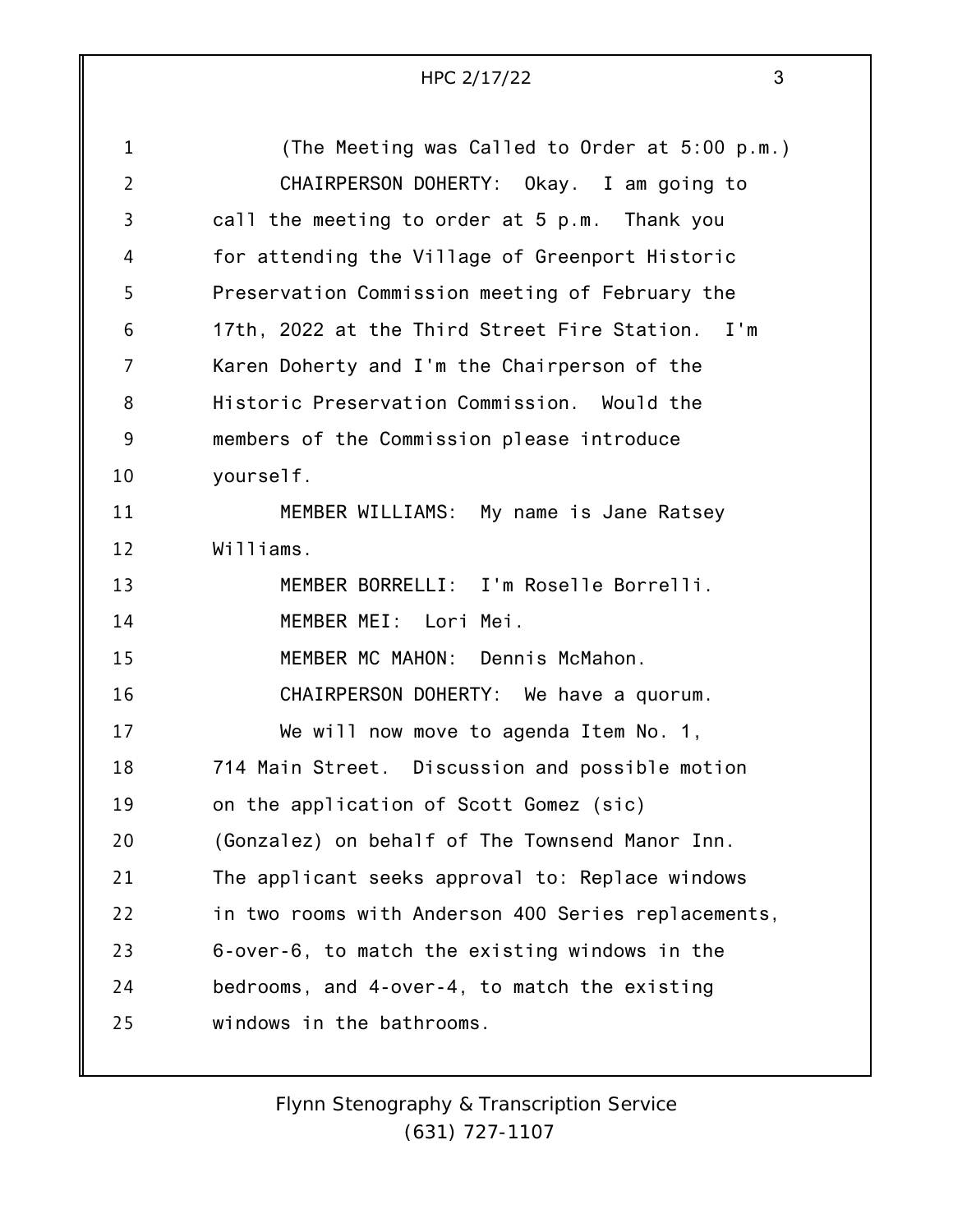| SCTM $\#1001 - 2 - 3 - 10$ . |
|------------------------------|
|                              |

ADMINISTRATOR PALLAS: Madam Chair, if I may before you proceed, this -- we actually received two separate applications for this property.

6

2

3

4

5

CHAIRPERSON DOHERTY: Yes.

7 8 9 10 11 12 ADMINISTRATOR PALLAS: One you just described, and one for some repair work. Ryan is going to represent for both. So if we could make your life simpler, you can combine them into a single agenda item, do it together, rather than separate.

13 14 15 16 CHAIRPERSON DOHERTY: Oh, because I didn't know if we had to vote on this separately, because the applicants -- applications are actually dated different dates.

17 18 19 20 21 22 23 24 25 ADMINISTRATOR PALLAS: That's all right. They can be combined -- they can combined. As long as the record reflects that, it would -- it would be fine for ease, so we don't have two, you know, Certificate of Appropriateness and duplication of things that we would do both. I think it would be simpler, if you don't mind. CHAIRPERSON DOHERTY: Okay. That's fine with me, so we will combine them into both. I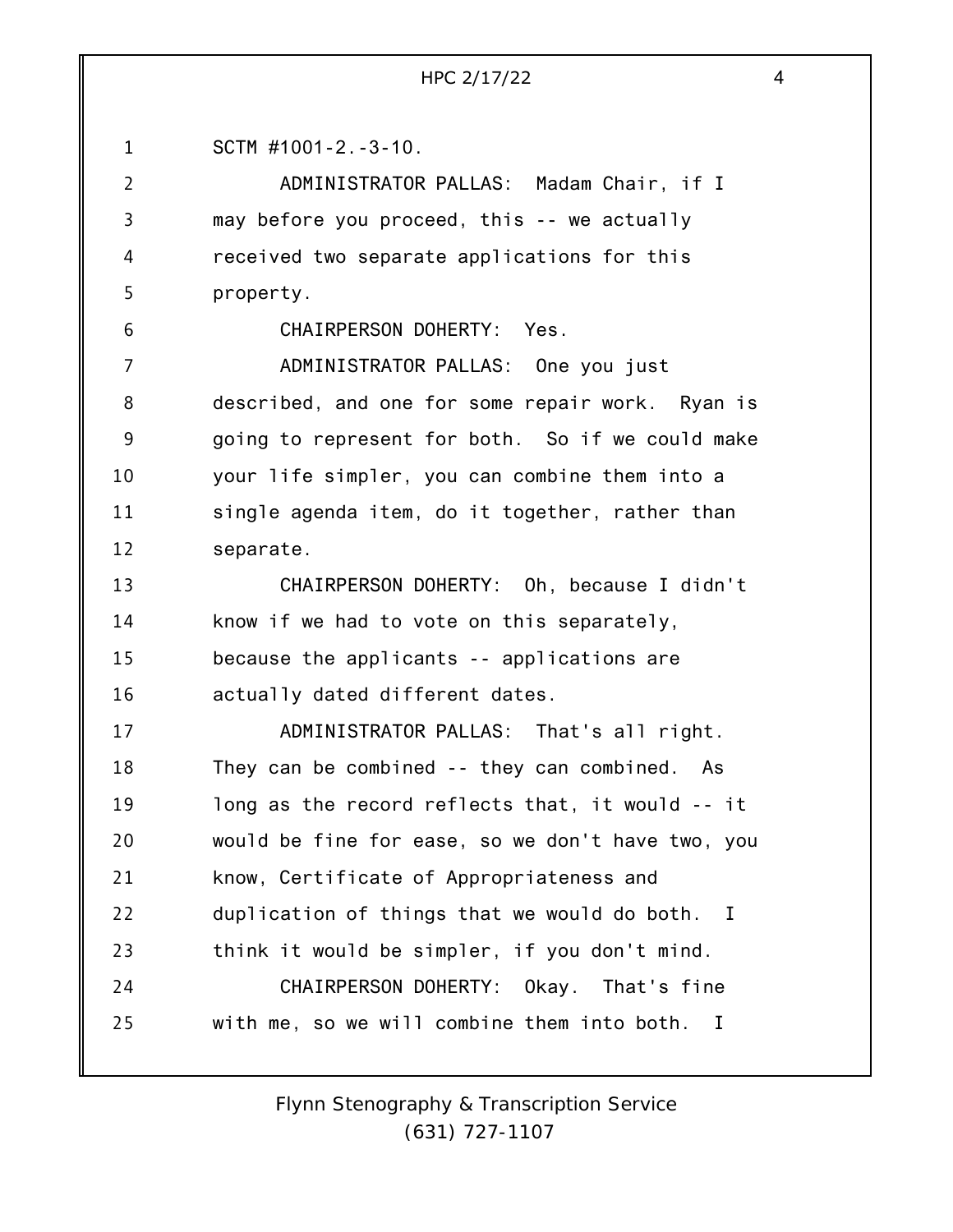1 2 3 4 5 6 7 8 9 10 11 12 13 14 15 16 17 18 19 20 21 22 23 24 25 HPC 2/17/22 5 will read the second one to enter it in the record. Item No. 2, again, 714 Main Street. Discussion and possible motion on the application of Scott Gonzalez on behalf of the Townsend Manor Inn, represented by Bob Brown, Architect. The applicant seeks approval to replace and repair columns and the porch at the main house. SCTM #1001-2.-3-10. And I know the representative is in the house. Thank you. So if you can please state your name and address for the record and briefly describe the project for us. RYAN SIDOR: Yes. So my name is Ryan Sidor. I'm representing Robert I. Brown, Architect, that's 205 Bay Avenue, Greenport. And so the first one, Mr. Gonzalez, the owner, submitted this by himself. It's just for -- LUCIA BRAATEN: I'm sorry, is the microphone on? RYAN SIDOR: Hello. MEMBER BORRELLI: Yeah. MEMBER WILLIAMS: No, you have to tilt it up a little bit.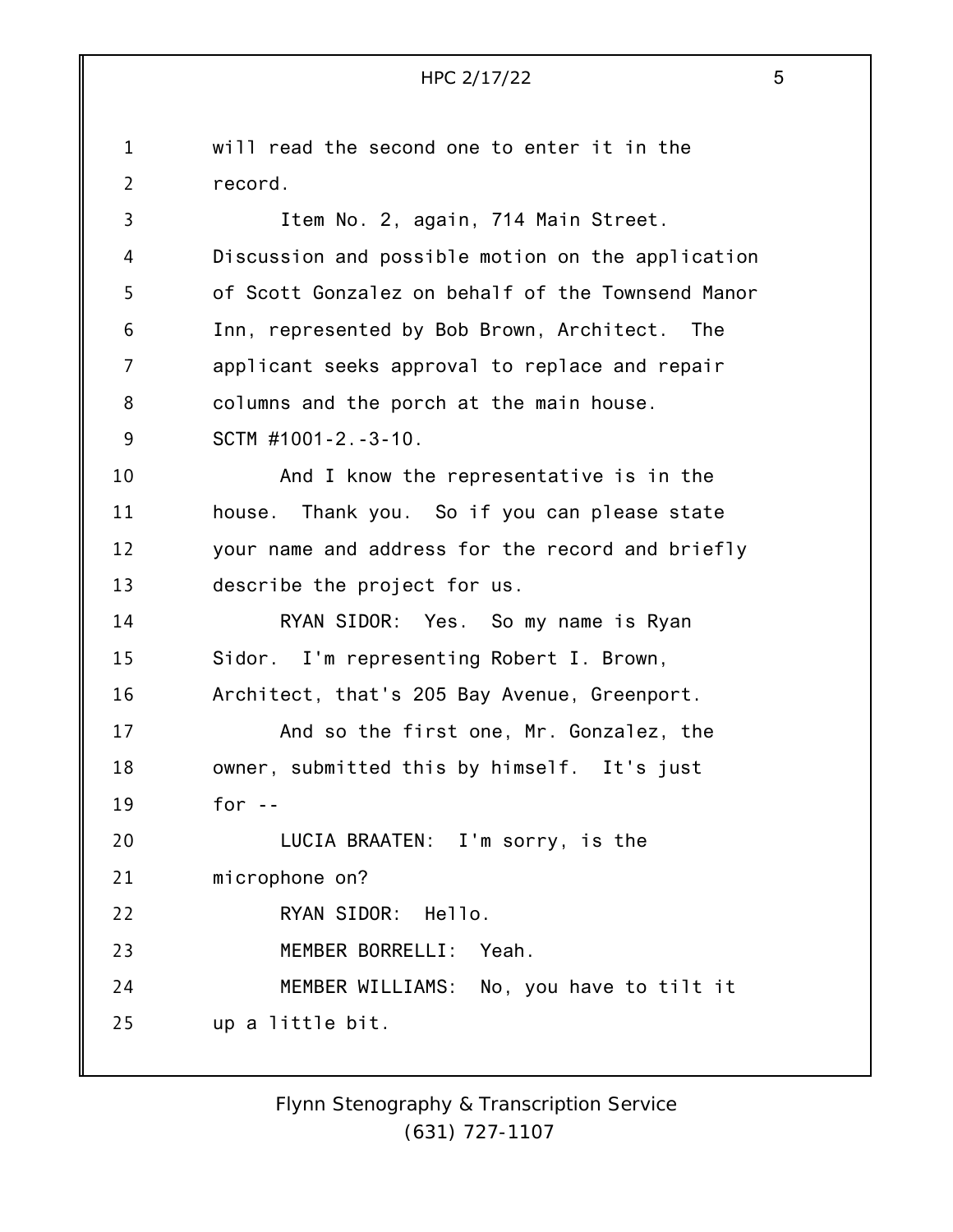|                | HPC 2/17/22                                     | 6 |
|----------------|-------------------------------------------------|---|
|                |                                                 |   |
| $\mathbf 1$    | MEMBER BORRELLI: Tilt it.                       |   |
| $\overline{2}$ | RYAN SIDOR: Okay, gotcha. I don't know if       |   |
| 3              | you have this in front of you, but he just      |   |
| 4              | dropped off pictures.                           |   |
| 5              | CHAIRPERSON DOHERTY: We do.                     |   |
| 6              | MEMBER MEI: We do.                              |   |
| 7              | CHAIRPERSON DOHERTY: We do.                     |   |
| 8              | MEMBER MC MAHON: We have this.                  |   |
| 9              | RYAN SIDOR: So, basically, he's replacing       |   |
| 10             | all the windows in the building with the exact  |   |
| 11             | same size, but these are Andersen 400 Series    |   |
| 12             | windows.                                        |   |
| 13             | And I'm pretty sure on the application,         |   |
| 14             | yeah, he's matching all of the window lights,   |   |
| 15             | six-over-six where they are, and four-over-four |   |
| 16             | where they are, and the color is to be white,   |   |
| 17             | match the existing. And then the second         |   |
| 18             | application --                                  |   |
| 19             | CHAIRPERSON DOHERTY: Does anyone have any       |   |
| 20             | questions on the first application?             |   |
| 21             | MEMBER WILLIAMS:<br>No.                         |   |
| 22             | MEMBER MC MAHON:<br>No.                         |   |
| 23             | MEMBER MEI:<br>No.                              |   |
| 24             | MEMBER MC MAHON: 400 Series, we're very         |   |
| 25             | familiar. We love --                            |   |
|                |                                                 |   |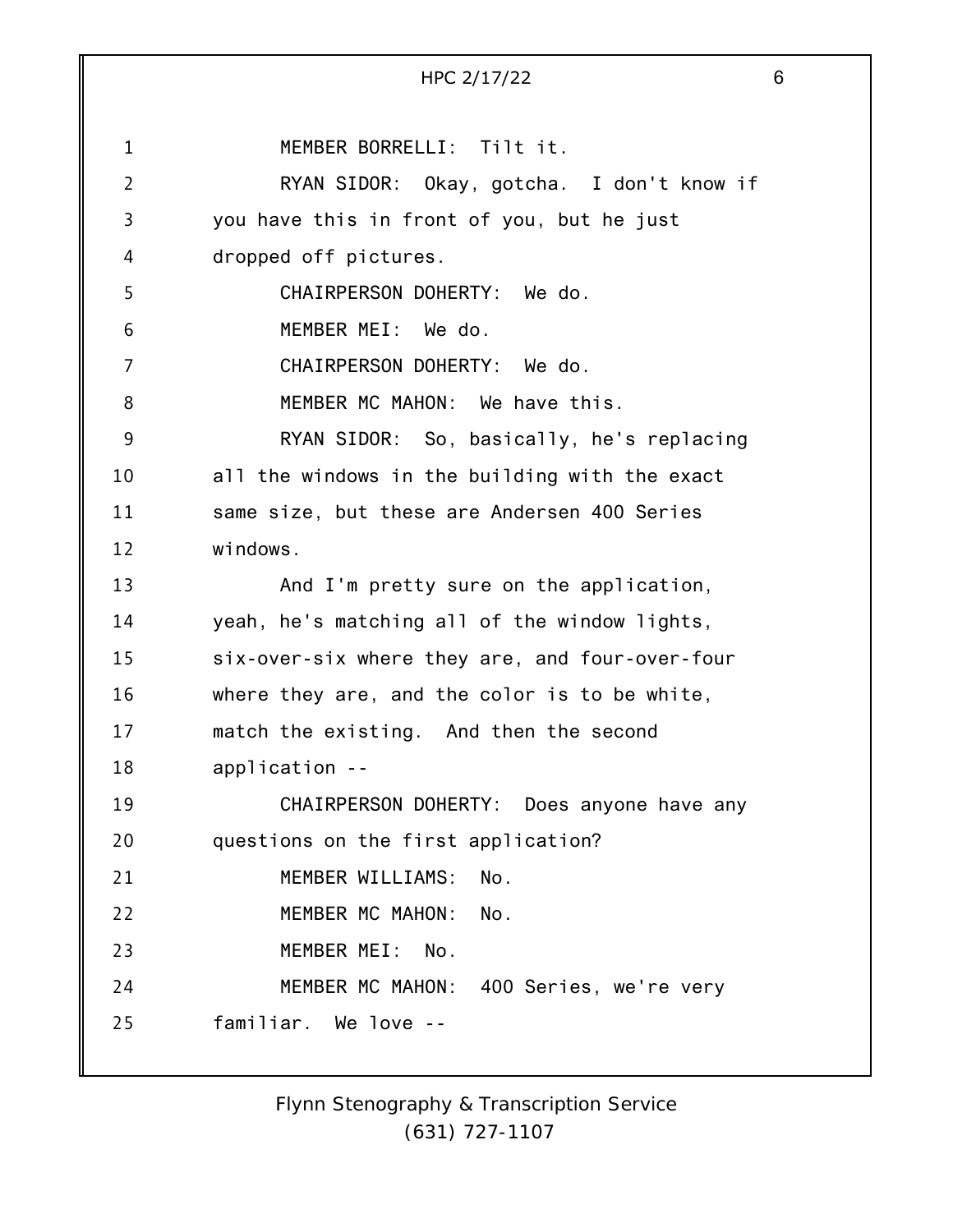1 2 3 4 5 6 7 8 9 10 11 12 13 14 15 16 17 18 19 20 21 22 23 24 25 HPC 2/17/22 7 CHAIRPERSON DOHERTY: Yep. MEMBER MC MAHON: -- what they've done so far. MEMBER BORRELLI: Actually, I have -- I have a question, if it's okay. CHAIRPERSON DOHERTY: Yeah, go ahead. MEMBER BORRELLI: On the -- on the windows, I mean, it could just be the light, or the way it's not adding up, but I see the six-over-six, right, and then you say four-over-four, but I see two-over-two or one-over -- RYAN SIDOR: Yeah, it is really hard to see, but it -- they are four-over-four. MEMBER BORRELLI: They are? MEMBER MC MAHON: The little -- RYAN SIDOR: Yeah. MEMBER MC MAHON: The little ones appear to be, yeah. MEMBER BORRELLI: Okay. Because I was just wondering, I was like if they're all the same size, why not just do it for all, most of them, the majority of six-over-six. Just make them all six-over-six so there's a little bit of uniformity, as opposed to mixing up the panes, and it just doesn't add up. I keep looking and I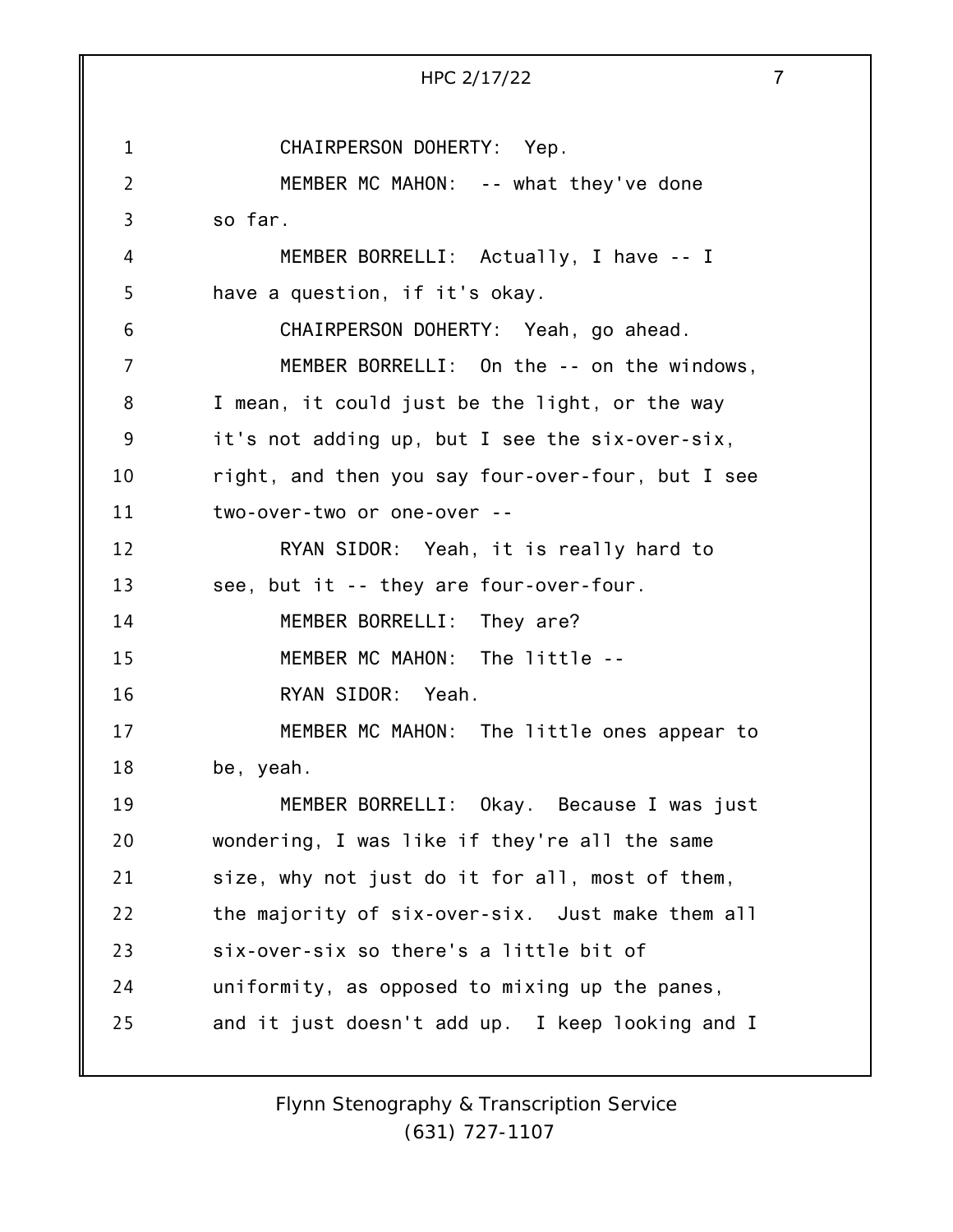1 2 3 4 5 6 7 8 9 10 11 12 13 14 15 16 17 18 19 20 21 22 23 24 25 HPC 2/17/22 8 keep counting, but for some reason it's not working for me. MEMBER MC MAHON: I would -- myself, I would go the other way with it, but (laughter). MEMBER BORRELLI: Yeah. MEMBER WILLIAMS: I think -- I think the windows on the bottom are longer. RYAN SIDOR: Yeah. Yeah, sorry. So reading the -- reading what's on the -- MEMBER MC MAHON: Oh, you're right, yeah. RYAN SIDOR: Reading what he wrote, the first floor is four-over-four, the second floor is two-over-two, but then the bigger windows are six-over-six. MEMBER MC MAHON: Got it. MEMBER BORRELLI: Okay. MEMBER MC MAHON: That makes sense. CHAIRPERSON DOHERTY: Okay. I wanted to make a note of something that was written in the application. RYAN SIDOR: Okay. CHAIRPERSON DOHERTY: "I plan to replace the remaining windows over the next two to three years." I just want to let you know, it -- even though you put it in it, it's just a note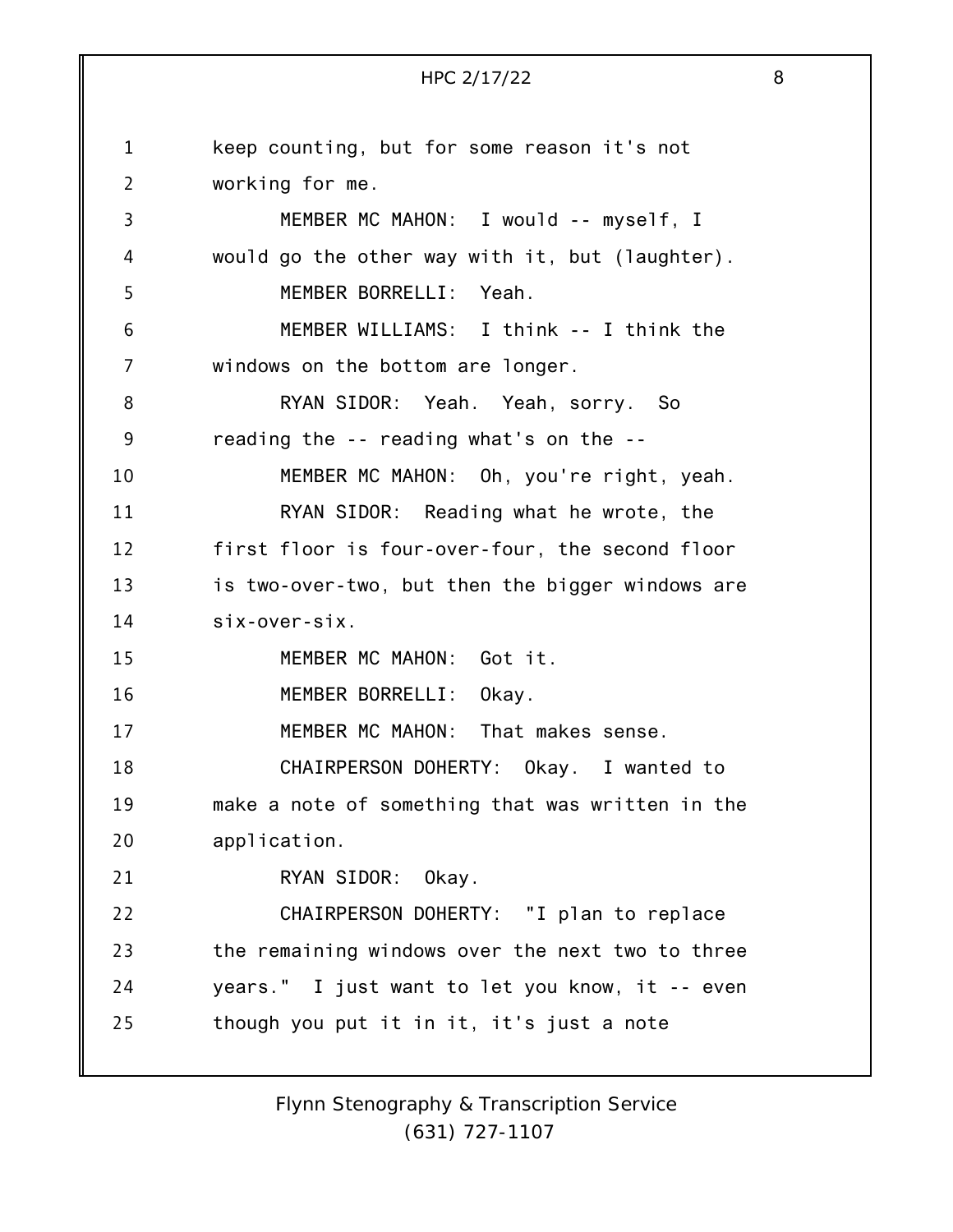| $\mathbf 1$    | advising us, it would not constitute any kind of  |
|----------------|---------------------------------------------------|
| $\overline{2}$ | pre-approval.                                     |
| 3              | RYAN SIDOR: Of course.                            |
| 4              | CHAIRPERSON DOHERTY: Okay. Any other              |
| 5              | questions on the first application?               |
| 6              | MEMBER BORRELLI:<br>No.                           |
| $\overline{7}$ | MEMBER WILLIAMS: Thank you.                       |
| 8              | CHAIRPERSON DOHERTY: Okay. You can move           |
| 9              | on to the second one.                             |
| 10             | RYAN SIDOR: Okay. So the second one is            |
| 11             | the main Townsend Manor House. We are replacing   |
| 12             | all the wood, the structure, the columns, and the |
| 13             | deck in front of the building. There are          |
| 14             | pictures there, but if you can't see it, both the |
| 15             | columns and the deck are extremely damaged, and   |
| 16             | we plan to replace them as much in kind as        |
| 17             | possible.                                         |
| 18             | And the color sample that is on the piece         |
| 19             | of paper, our scanner is a little old, so the     |
| 20             | color is actually a lot more gray and a lot       |
| 21             | darker than what the picture is, if you want me   |
| 22             | to pass that around to you.                       |
| 23             | MEMBER MC MAHON:<br>Yes.                          |
| 24             | CHAIRPERSON DOHERTY: Yeah, that would be          |
| 25             | great. You know, I did ask the question because   |
|                |                                                   |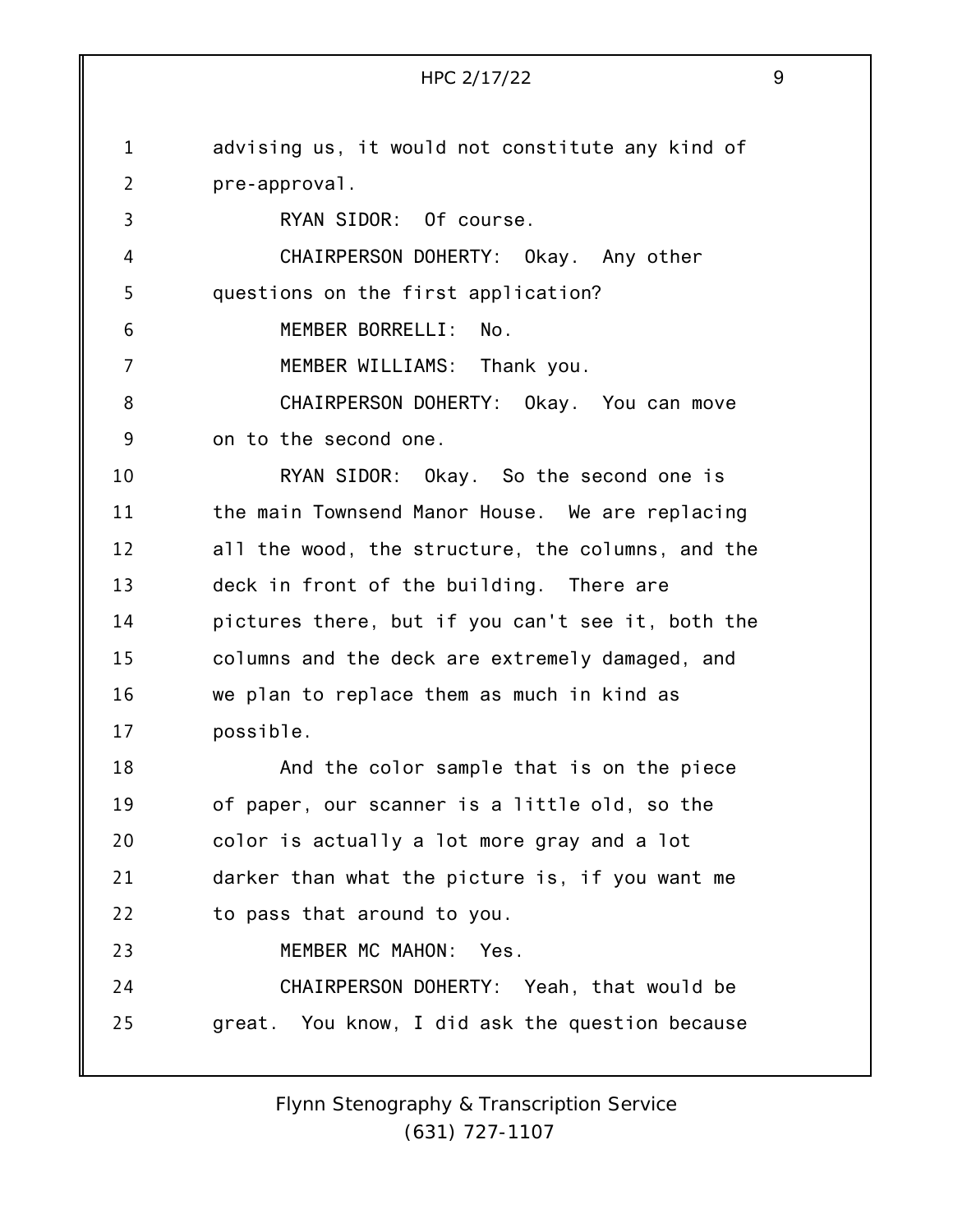1 2 3 4 5 6 7 8 9 10 11 12 13 14 15 16 17 18 19 20 21 22 23 24 25 HPC 2/17/22 10 I had noticed it in your site plan, "Remove existing deck structure and decking, rebuild in place in kind." We can't accept the answer "in kind" as an answer. RYAN SIDOR: Yeah. CHAIRPERSON DOHERTY: It has to be specified. RYAN SIDOR: Yeah. The plan documents on the second page go into a little more detail, but then just -- CHAIRPERSON DOHERTY: Well, I didn't see what the decking material was. RYAN SIDOR: Yeah, sorry. That's in the letter I just submitted. CHAIRPERSON DOHERTY: Okay. Okay, must be. Okay. So I'm just going to have this given - give this to Paul and Amanda to enter it into the record. RYAN SIDOR: I already did, yeah. CHAIRPERSON DOHERTY: Do you have a copy already? ADMINISTRATOR PALLAS: (Nodded yes) CHAIRPERSON DOHERTY: Okay. So it will be for what -- for what would be the wood. MEMBER BORRELLI: Just a quick question on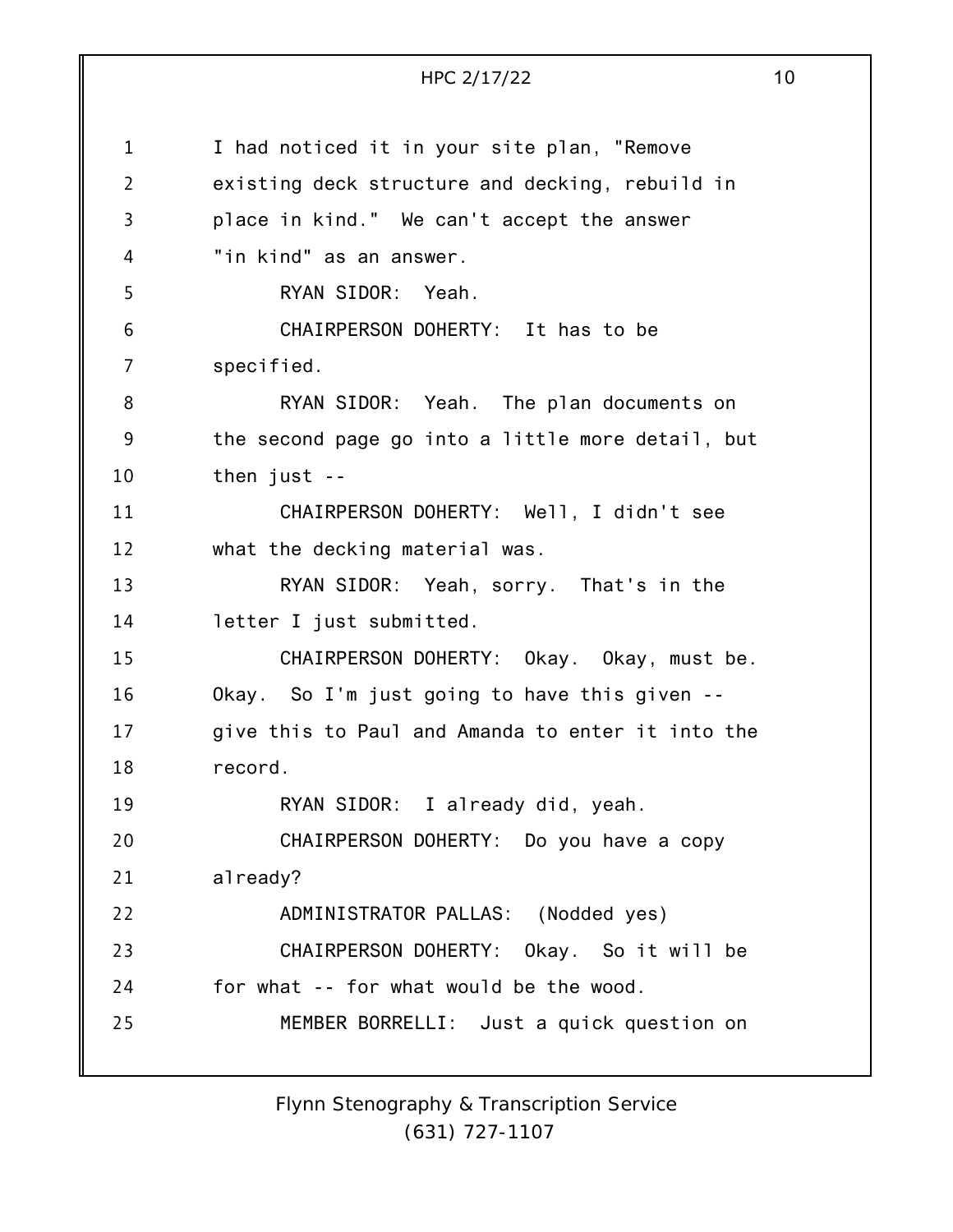1 2 3 4 5 6 7 8 9 10 11 12 13 14 15 16 17 18 19 20 21 22 23 24 25 their color -- RYAN SIDOR: Yes. MEMBER BORRELLI: -- the dark foggy gray. That's for the base for the -- for the building, right? RYAN SIDOR: That is just for the -- MEMBER BORRELLI: And all the trim is -- MEMBER WILLIAMS: No, it's for the porch. MEMBER BORRELLI: Oh, it's just for the porch. Okay. RYAN SIDOR: That is just for the deck. MEMBER WILLIAMS: The porch floor. RYAN SIDOR: Yep. MEMBER BORRELLI: Okay. RYAN SIDOR: The columns will be painted white as they are right now. MEMBER BORRELLI: Okay. MEMBER WILLIAMS: This is such a lovely landmark building in Greenport, and I'm glad that Scott and company are taking care of it, so thank you. MEMBER MC MAHON: Yeah. Prior to that, the other building with all the very fancy -- MEMBER BORRELLI: Yeah. MEMBER WILLIAMS: The gingerbread one,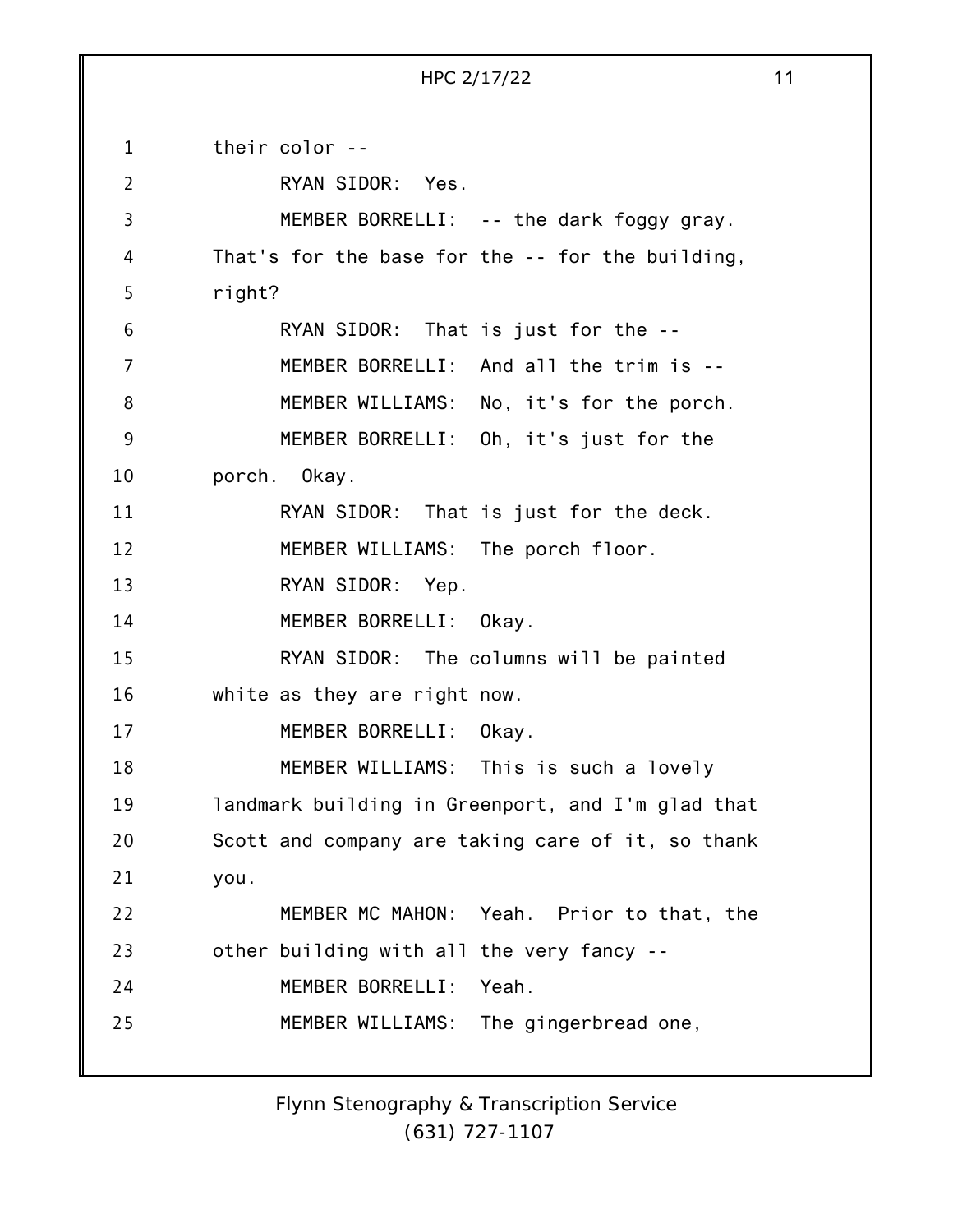1 2 3 4 5 6 7 8 9 10 11 12 13 14 15 16 17 18 19 20 21 22 23 24 25 yeah. MEMBER MC MAHON: -- it was -- already came before us and they did a beautiful job. MEMBER WILLIAMS: It looks beautiful, doesn't it? MEMBER BORRELLI: Yep. MEMBER WILLIAMS: Yes. RYAN SIDOR: Yeah. MEMBER MC MAHON: Yeah. RYAN SIDOR: I've been here a couple of times for Scott. MEMBER MEI: Right. MEMBER MC MAHON: We always appreciate your -- right. RYAN SIDOR: He keeps a -- he keeps a very clean property over there. MEMBER MC MAHON: Uh-huh. The columns are being repaired or replaced? RYAN SIDOR: So currently we don't know structurally what's inside of them. MEMBER MC MAHON: Oh, right, yeah. RYAN SIDOR: So everything is to be removed. If we need to replace the structure, it will be replaced. MEMBER MC MAHON: Okay.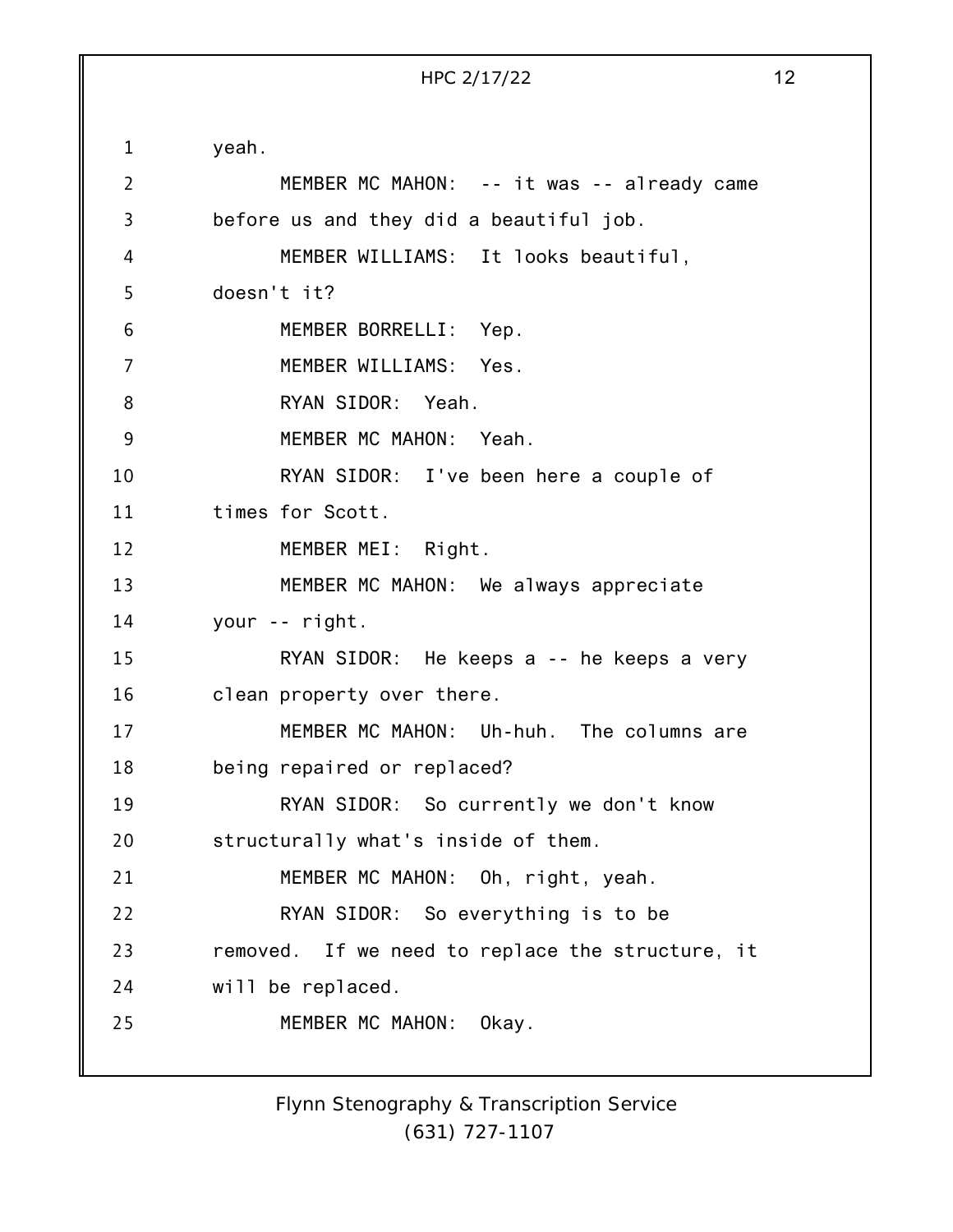1 2 3 4 5 6 7 8 9 10 11 12 13 14 15 16 17 18 19 20 21 22 23 24 25 HPC 2/17/22 13 RYAN SIDOR: If not, if that structure is okay, then we'll just reclad the column. MEMBER BORRELLI: Are you using wood or are you using AZEK, or -- MEMBER MC MAHON: Is it square? RYAN SIDOR: It is square. MEMBER MC MAHON: Oh, they are square. RYAN SIDOR: It's -- they're like massive -- MEMBER MC MAHON: I thought -- in my mind, I thought they were round. RYAN SIDOR: -- like two foot by two foot columns. We're proposing AZEK. MEMBER MC MAHON: Uh-huh. RYAN SIDOR: White to match all the trim as close to a match as possible, just using the material that is more weather resistant. MEMBER MC MAHON: Yeah. CHAIRPERSON DOHERTY: Are there -- are there any other questions? MEMBER WILLIAMS: I don't have anything. MEMBER BORRELLI: I don't. CHAIRPERSON DOHERTY: Nothing either? MEMBER MC MAHON: No. CHAIRPERSON DOHERTY: Thank you so much.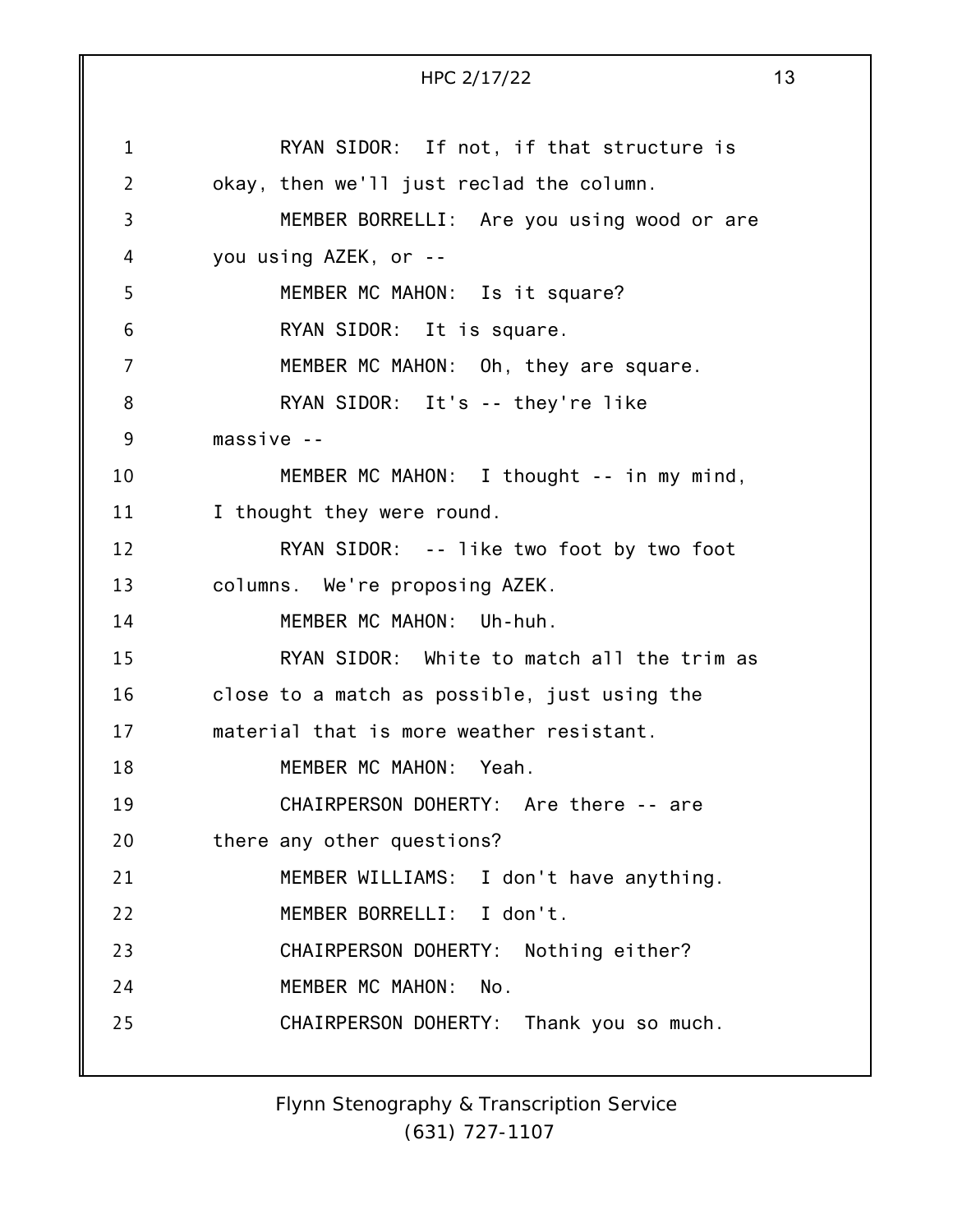|                | HPC 2/17/22                                      | 14 |
|----------------|--------------------------------------------------|----|
|                |                                                  |    |
| $\mathbf{1}$   | MEMBER MC MAHON: They're always very             |    |
| $\overline{2}$ | clear.                                           |    |
| 3              | CHAIRPERSON DOHERTY:<br>Okav.                    |    |
| 4              | MEMBER MC MAHON: I love them.                    |    |
| 5              | CHAIRPERSON DOHERTY: So since there are no       |    |
| 6              | further questions, I'd like to vote on the       |    |
| 7              | applications. I would like to note that we are   |    |
| 8              | only voting on the work described in your        |    |
| 9              | January 17th and also January 25th application,  |    |
| 10             | plus the letter. Any other changes or -- that    |    |
| 11             | you wish to make, you'll have to come back in    |    |
| 12             | front of the HPC again.                          |    |
| 13             | I make a motion to approve the application       |    |
| 14             | and issue a Certificate of Appropriateness, as   |    |
| 15             | the application is in keeping with the criteria  |    |
| 16             | in Greenport Village Code Section 76-7. Is there |    |
| 17             | a second?                                        |    |
| 18             | MEMBER MC MAHON: Second it.                      |    |
| 19             | CHAIRPERSON DOHERTY: All in favor?               |    |
| 20             | MEMBER BORRELLI: Aye.                            |    |
| 21             | MEMBER MC MAHON: Aye.                            |    |
| 22             | MEMBER MEI: Aye.                                 |    |
| 23             | MEMBER WILLIAMS: Aye.                            |    |
| 24             | CHAIRPERSON DOHERTY: Aye.                        |    |
| 25             | Motion carries, application is approved.         |    |
|                |                                                  |    |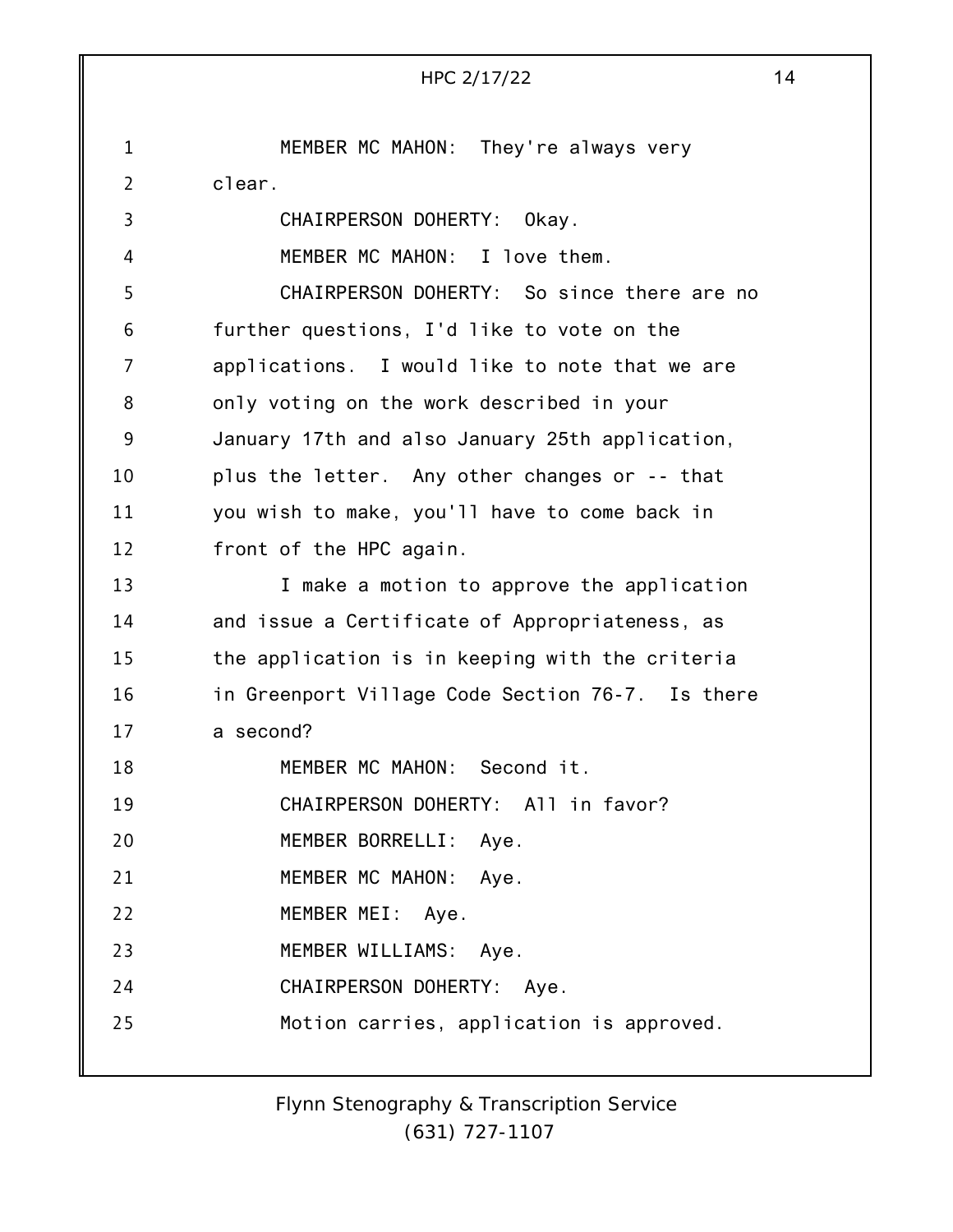|                | HPC 2/17/22                                       | 15 |
|----------------|---------------------------------------------------|----|
| $\mathbf{1}$   | RYAN SIDOR: Thank you.                            |    |
| $\overline{2}$ | CHAIRPERSON DOHERTY:<br>Thank you.                |    |
| 3              | Applications are approved. Thank you.             |    |
| 4              | RYAN SIDOR:<br>Thank you.                         |    |
| 5              | CHAIRPERSON DOHERTY: All right.                   |    |
| 6              | RYAN SIDOR: This is our only color sample,        |    |
| 7              | so I need that back.                              |    |
| 8              | CHAIRPERSON DOHERTY:<br>Okay.                     |    |
| 9              | (Laughter)                                        |    |
| 10             | RYAN SIDOR: Thank you.                            |    |
| 11             | CHAIRPERSON DOHERTY: Agenda Item No. 3,           |    |
| 12             | update on the Historic Greenport Builders         |    |
| 13             | project.                                          |    |
| 14             | The Historic Greenport Builders Project           |    |
| 15             | hopes to identify many or most of the builders    |    |
| 16             | who constructed homes, churches and other         |    |
| 17             | buildings in the Village of Greenport from 1810   |    |
| 18             | to 1950. We have about 90 names, although         |    |
| 19             | verification will cull some of them. We have      |    |
| 20             | also identified 96 structures attributable to     |    |
| 21             | these builders, and I hope to identify more in    |    |
| 22             | the coming months.                                |    |
| 23             | The project is scheduled to be completed          |    |
| 24             | some time this summer. When it is done, visitors  |    |
| 25             | to the Village website will be able to search for |    |
|                |                                                   |    |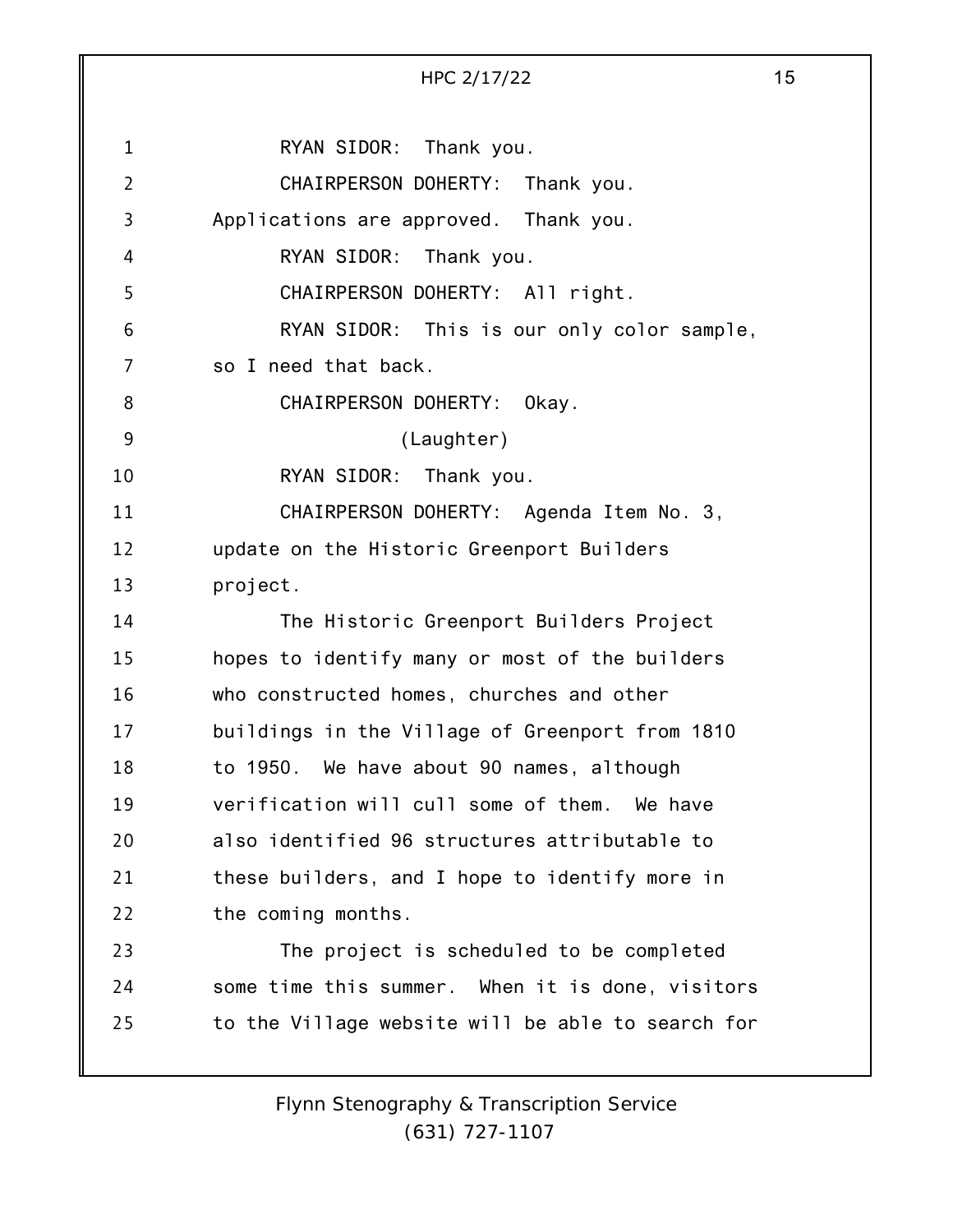1 2 3 4 a builder and extant structures by name or time period. We're off to a strong start and have started to compile biographical information on 27 of the builders so far.

5 6 7 8 9 10 11 12 All of the members of the HPC will be participating and contributing to this project. We have a great bench strength and local knowledge and research skills. Our colleague, Roselle Borrelli, got the ball rolling with her groundbreaking work on Greenport's most renowned builder, Orange Cleaves, or Boss Cleaves, as he was known.

13 14 15 16 17 18 I would also like to recognize with appreciation and gratitude the help Lori Mei and I have received from the Stirling Historical Society, especially Carlos DeJesus, the president, and Board Members Carole Monsell and Gene Austin.

19 20 21 22 23 24 25 I would also like to acknowledge and thank the staff of the Floyd Memorial Library for their thoughtful and professional assistance. Everyone we encountered there was friendly and helpful. I would especially like to mention Matthew Still Head of Adult -- Head of Adult -- Head of Adult and Reference Services, Tom Vitale, Library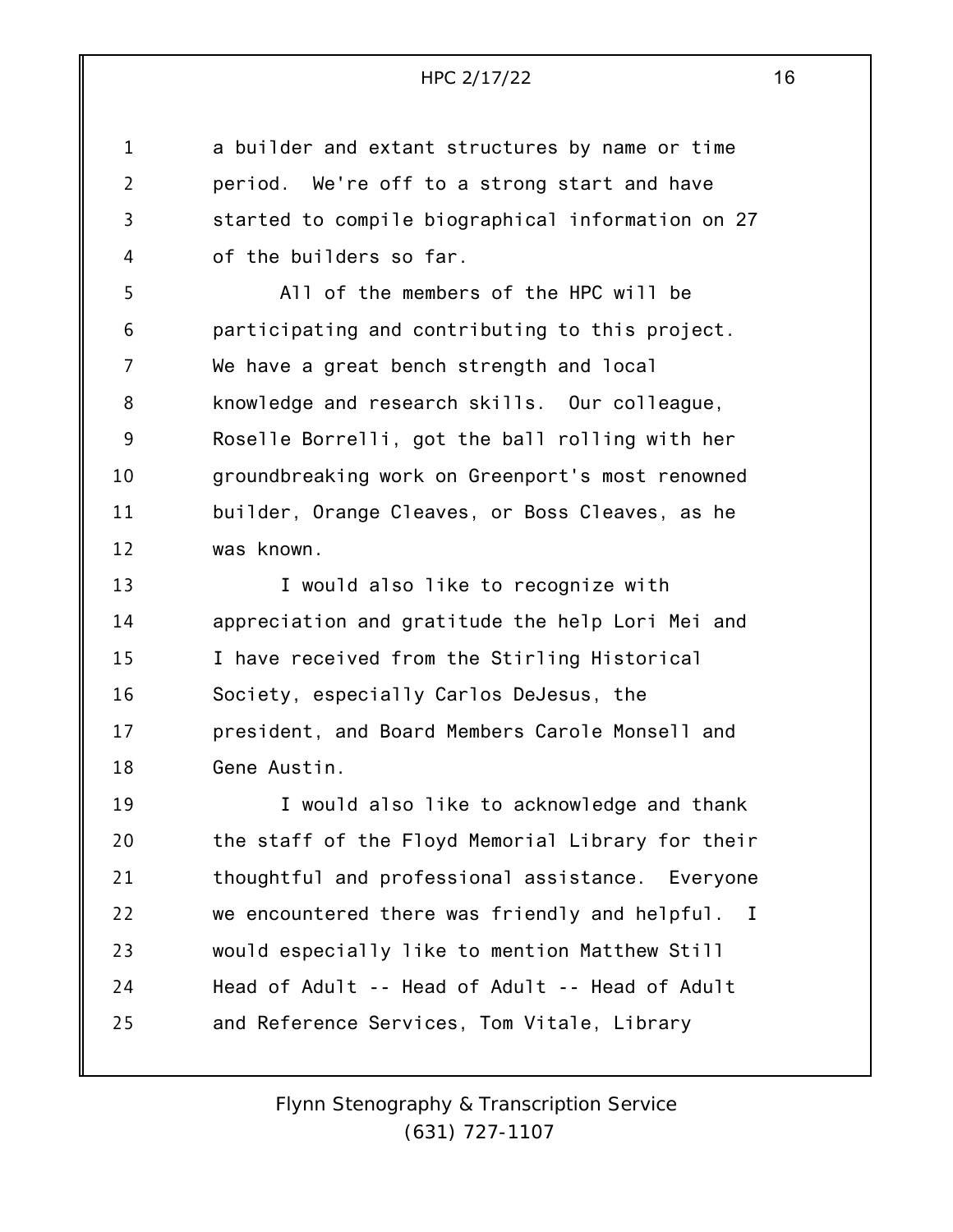1 2 Director, and Janet Olinkiewicz, Adult Services Coordinator.

3 4 Lori, will you, please, talk a little bit about your work on the project?

5 6 7 8 9 10 11 12 MEMBER MEI: So my initial focus on researching the builders was to access the Cultural Resource Information System, or CRIS, which is maintained by the New York State Historic Preservation Office. This is -- the CRIS System is a system that Jane uses to provide house information to some of the applicants who come before us.

13 14 15 16 17 18 19 20 So I clicked on every single house in the CRIS System, lots of clicks, and I pulled up the building structure inventory for them. And part of that has date of initial construction, builder's name or architect's name. It isn't always there, but I found dozens of houses for which that information was available. So, you know, that's where we were with that.

21 22 23 24 25 My next step, which I already started, was to assemble short bios, and so far, I just took the names of the people that we had identified in the houses and I accessed a couple of different sources, Find a Grave and Long Island Surveys.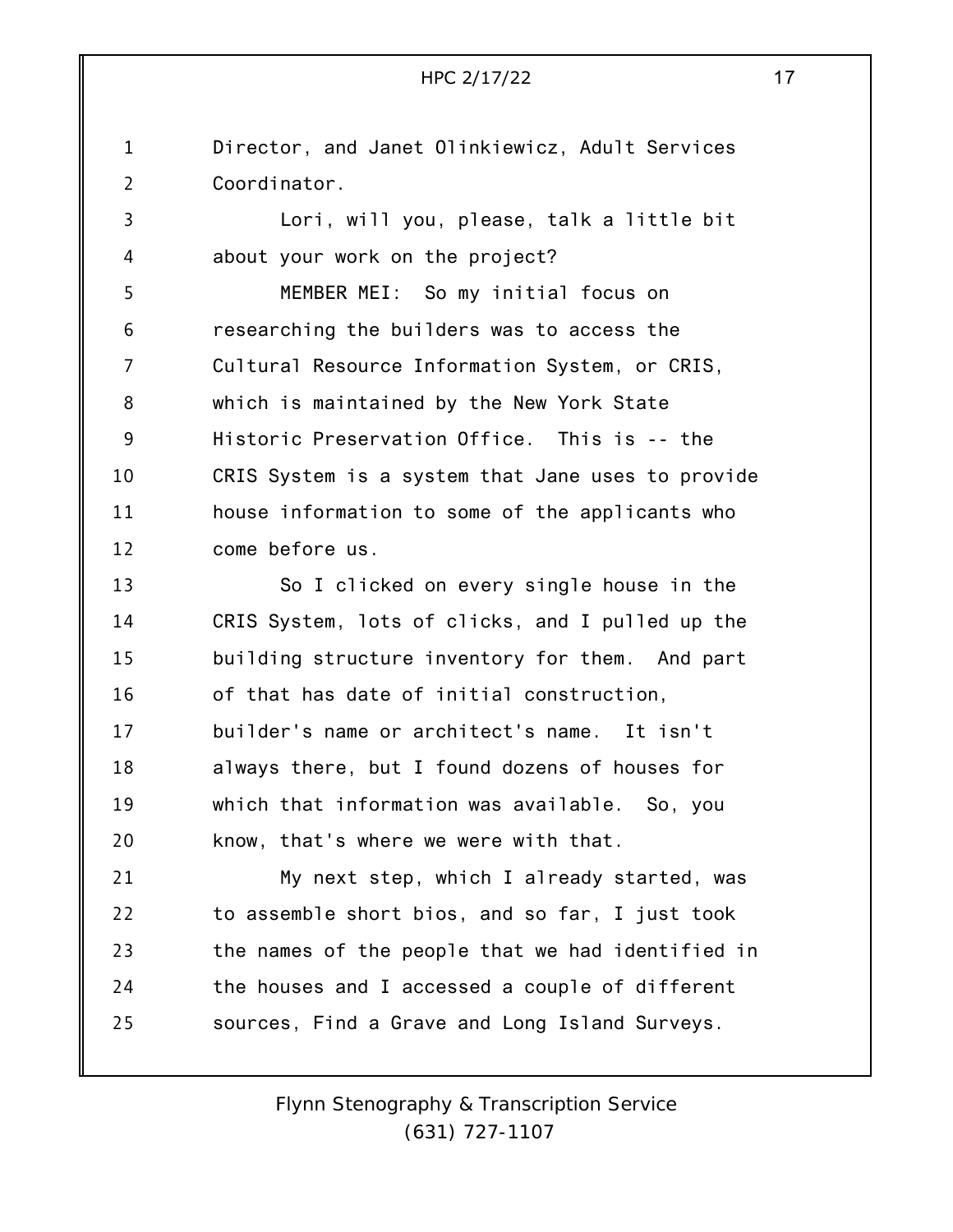| 1              | And so for about 27 of the builders or            |
|----------------|---------------------------------------------------|
| $\overline{2}$ | architects, I was able to find at least bare      |
| 3              | bones information with a birthdate, death date,   |
| 4              | library -- library -- cemetery, and many of them  |
| 5              | are the older ones in Sterling or Greenport. And  |
| 6              | so we did that.                                   |
| 7              | And then the next places we're going to --        |
| 8              | so I gave that information to Karen and she added |
| 9              | it her list, because she had already been         |
| 10             | compiling it from other sources, working with     |
| 11             | other members of the Commission on that. So I'm   |
| 12             | going to continue with that process, and then     |
| 13             | move on to looking at -- like finding newspapers, |
| 14             | see if I can find a little more information,      |
| 15             | rather than those bare-bones bios.                |
| 16             | And it's been fun, because we've been             |
| 17             | finding, actually for me, more information than I |
| 18             | expected to find, and it's very interesting.      |
| 19             | Some of the builders or architects, it's clear,   |
| 20             | they focused on different parts of the Village as |
| 21             | time went on and the Village expanded. And so I   |
| 22             | think when we finish, it will be quite an         |
| 23             | interesting piece of work.                        |
| 24             | MEMBER MC MAHON: Very good.                       |
| 25             | MEMBER WILLIAMS: I, too, have been doing          |
|                |                                                   |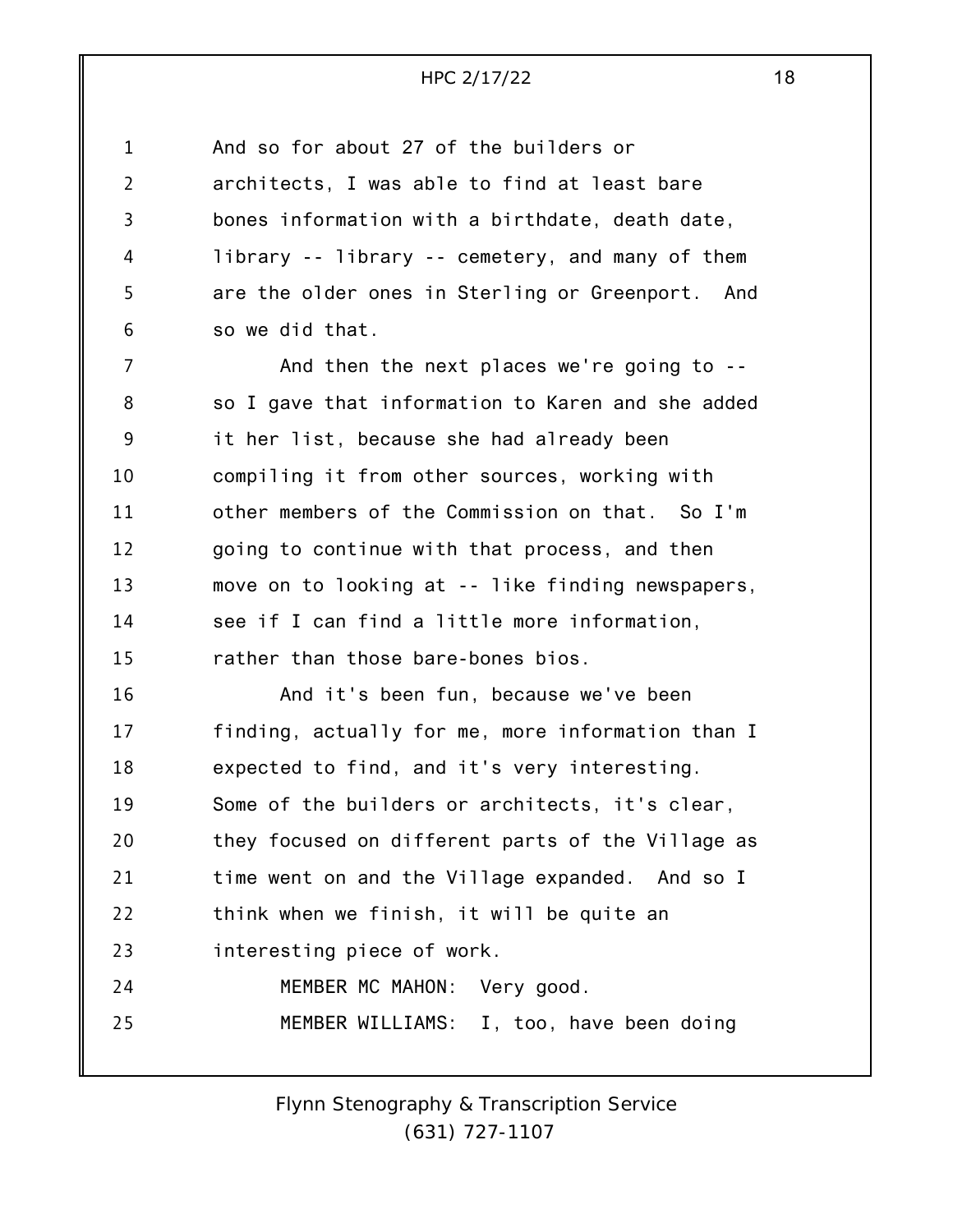| $\mathbf{1}$   | research. And thank you for kicking us off, not   |
|----------------|---------------------------------------------------|
| $\overline{2}$ | only your comments, but a whole book on it.       |
| 3              | Thank you. Roselle has a wonderful book about     |
| 4              | her house in Greenport, when she bought it and    |
| 5              | the journey of trying to figure out who built it. |
| 6              | I also found that -- I'm finding that in          |
| 7              | the census records on Ancestry.com, or just going |
| 8              | into the census records, in some years, they ask  |
| 9              | what the occupation of the person was, and often  |
| 10             | it just says carpenter, which could be a ship's   |
| 11             | carpenter back in those days. But occasionally,   |
| 12             | I grabbed one that says house carpenter, and he's |
| 13             | not on our list of 97 people, and I'm like,       |
| 14             | oh, no.                                           |
| 15             | (Laughter)                                        |
| 16             | MEMBER WILLIAMS: But that's another               |
| 17             | resource. And I think the CRIS site is also       |
| 18             | interesting in that it will show a map of 1873,   |
| 19             | and you can see where the property lines are and  |
| 20             | who owned it, and -- but you can't always tell if |
| 21             | there's a house or not, you know.                 |
| 22             | MEMBER MEI: Right, yeah.                          |
| 23             | MEMBER BORRELLI: One of the other things,         |
| 24             | is an interesting place to get a lot of           |
| 25             | information on a builder, if he's -- if he's a    |
|                |                                                   |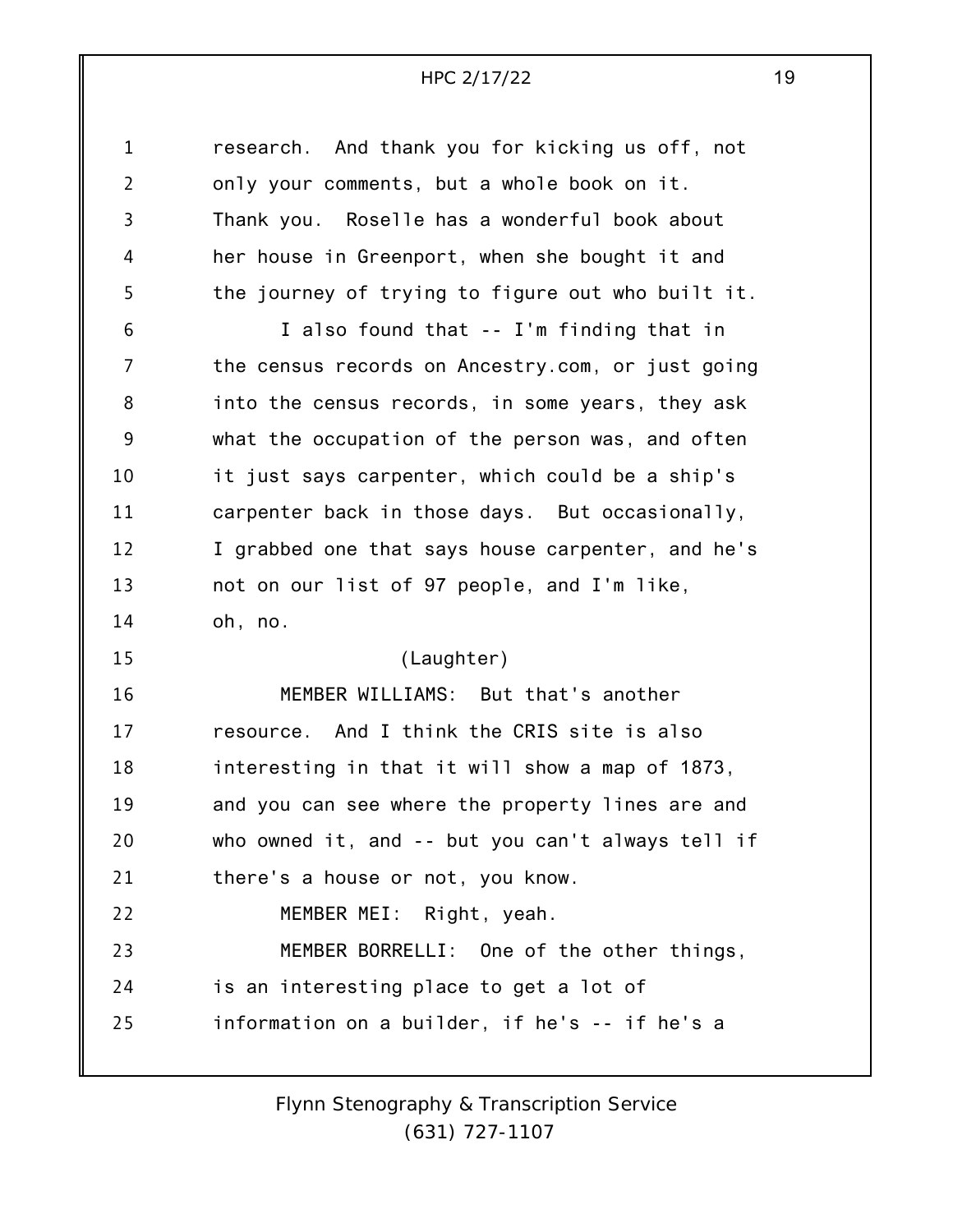1 2 3 4 5 6 7 8 9 10 11 12 13 14 15 16 17 18 19 20 21 22 23 24 25 renowned builder of the time of Greenport, would be to read his obituary. CHAIRPERSON DOHERTY: Right. MEMBER MEI: Yeah. MEMBER BORRELLI: Because that's where I found the most information on my builder, was to read his obituary, which actually wasn't his obituary, it was actually -- MEMBER WILLIAMS: The wife. MEMBER BORRELLI: -- the obituary when his wife died. MEMBER WILLIAMS: Right. MEMBER BORRELLI: They reprinted half of his obituary, because his original obituary is in the period of time in Greenport when we don't have -- the newspapers weren't saved. So we have a big void in the reports. Like I don't remember the exact dates, so I wouldn't even want to say, but it's early, mid 1800s where there's a huge void of newspapers that we've completely lost. So if you could read the obituary, it gives you a lot of information. And there was one other thing I was going to say, but I forgot what I was going to say. MEMBER WILLIAMS: I think one of the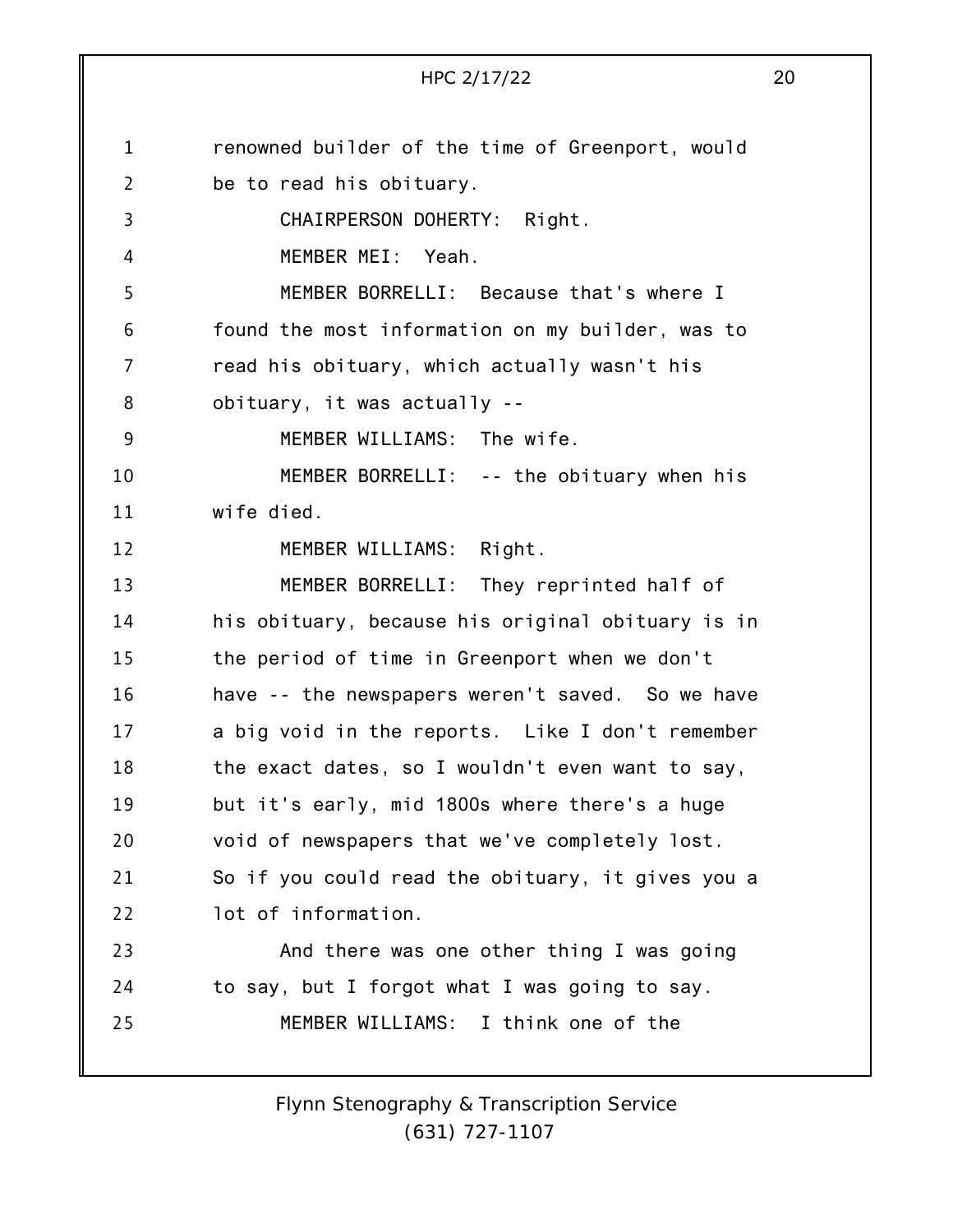|                | HPC 2/17/22                                       | 21 |
|----------------|---------------------------------------------------|----|
|                |                                                   |    |
| 1              | challenges I also found is the Corwins. There     |    |
| $\overline{2}$ | were so many Corwins that were builders.          |    |
| 3              | There's $-$                                       |    |
| 4              | MEMBER MEI: Yes.                                  |    |
| 5              | MEMBER WILLIAMS: -- you know, Boss Corwin,        |    |
| 6              | Nathan Corwin, just endless lists of them.        |    |
| $\overline{7}$ | And, also, I'm going back and reading             |    |
| 8              | Greenport Yesterday and Today that -- to see if   |    |
| 9              | there were some tips I could get, because I, you  |    |
| 10             | know, went through it, but it's a real puzzle to  |    |
| 11             | do this.                                          |    |
| 12             | MEMBER MEI: It is.                                |    |
| 13             | MEMBER BORRELLI: And the other thing about        |    |
| 14             | the builders is that not everybody was a builder, |    |
| 15             | so they weren't classified always as builders.    |    |
| 16             | There's carpenters, and then there's -- they make |    |
| 17             | a classification for a ship carpenter. If he's    |    |
| 18             | just a carpenter, he's mostly just like a regular |    |
| 19             | house carpenter type of thing. Ship carpenters    |    |
| 20             | are usually -- they state ship carpenters,        |    |
| 21             | because there was a big difference. And then the  |    |
| 22             | builder is actually -- at the beginning of the    |    |
| 23             | early 1800s is called a boss carpenter, and then  |    |
| 24             | they move the boss carpenter to builder. They     |    |
| 25             | classified him as a builder, because the boss     |    |
|                |                                                   |    |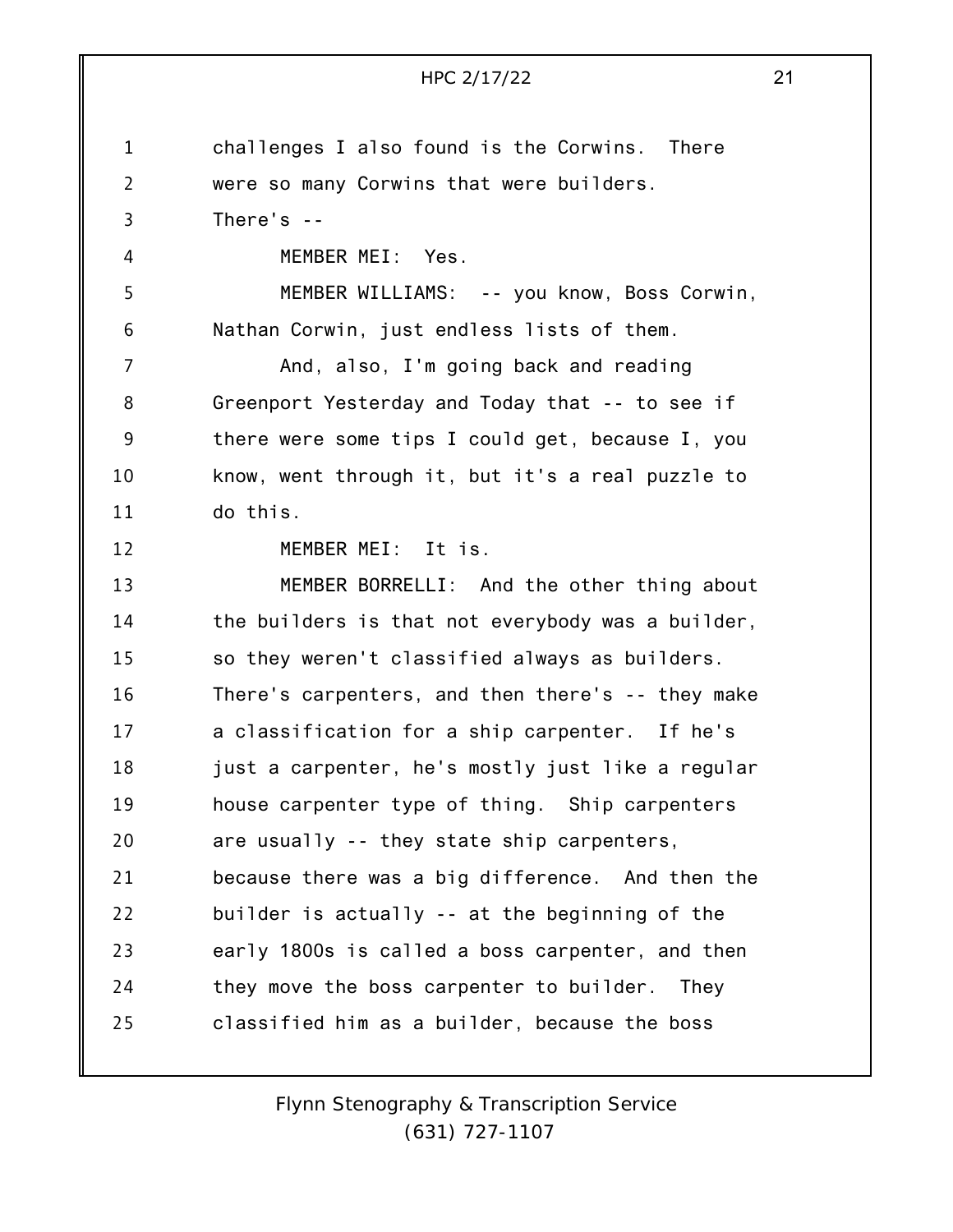| $\mathbf 1$    | carpenters were the boss and they -- he was the   |
|----------------|---------------------------------------------------|
| $\overline{2}$ | one running the job, so he's actually the         |
| 3              | contractor, contractor builder in today's         |
| 4              | equivalent. And then they moved from boss         |
| 5              | carpenter or boss builder to builder contractor   |
| 6              | in the census. So the like 1870s to the 1890s     |
| $\overline{7}$ | starts now builder contractor. So they start to   |
| 8              | eval -- not -- evolve in their terminology. So    |
| 9              | that happens also.                                |
| 10             | And then I know that my builder, for              |
| 11             | instance, Mr. Cleaves, building from 1830 through |
| 12             | 1870, is -- actually had about 30 carpenters      |
| 13             | working under him. And I know, because I have     |
| 14             | his -- well, I don't have it, but the Oyster      |
| 15             | Ponds Historical Society has his ledger.          |
| 16             | MEMBER MC MAHON: Right.                           |
| 17             | MEMBER WILLIAMS: Wow.                             |
| 18             | MEMBER BORRELLI: And he sends out just --         |
| 19             | Dennis would know. I mean, he sends out his       |
| 20             | carpenters and he's keeping track --              |
| 21             | MEMBER WILLIAMS: Like the payroll.                |
| 22             | MEMBER BORRELLI: -- of who's going --             |
| 23             | MEMBER MEI: Yes.                                  |
| 24             | MEMBER BORRELLI: Yeah, who's going where          |
| 25             | and how many hours. So when they -- he built --   |
|                |                                                   |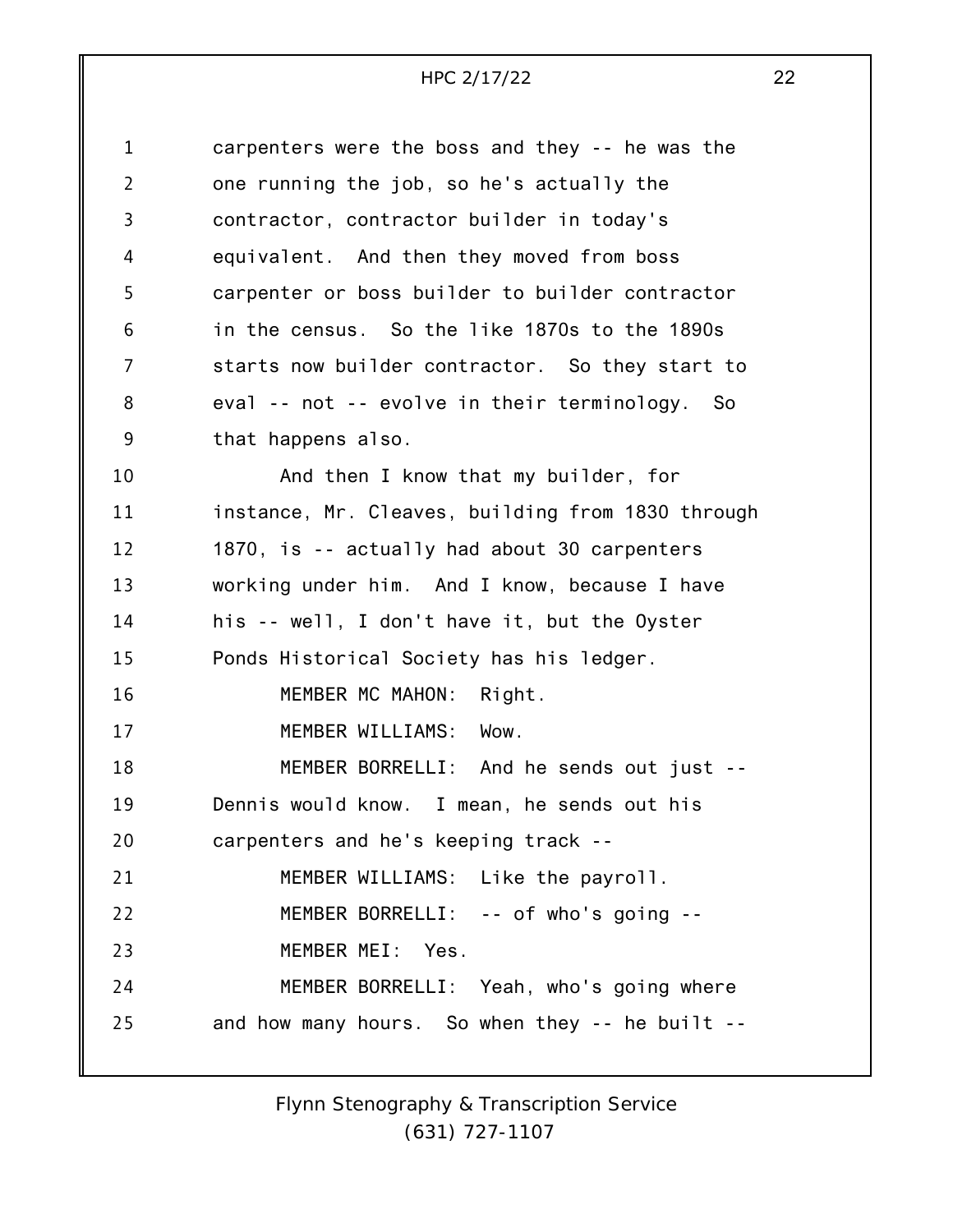1 2 3 4 5 6 7 8 9 10 11 12 13 14 15 16 17 18 19 20 21 22 23 24 25 HPC 2/17/22 23 oh, my goodness -- the Floyd mansion. MEMBER WILLIAMS: Yeah. MEMBER BORRELLI: You know, the stone mansion. MEMBER WILLIAMS: Brecknock. MEMBER BORRELLI: Brecknock Hall, yes. So when Brecknock Hall gets built, he actually is sending out every day for years, and you could see it in his ledger. There's a certain period of time, and every day sending out, and how many hours is that carpenter out there, and where was he? He was at Floyd's. And where, you know, and how many hours did he come in? He would come and write it down, so it's all written in a ledger. So there's a huge distinction between just someone on a census who says he's a carpenter -- MEMBER WILLIAMS: Right. MEMBER BORRELLI: -- and someone on the census that says he's the boss carpenter, is the contractor builder. And then towards the 1870s, 1900s, they were all then contractor builder, which is different than a lot of the Corwins are all living on the house in Broad Street together. So it's like the father, who's like Stanley, and the son, who's I don't know who, but not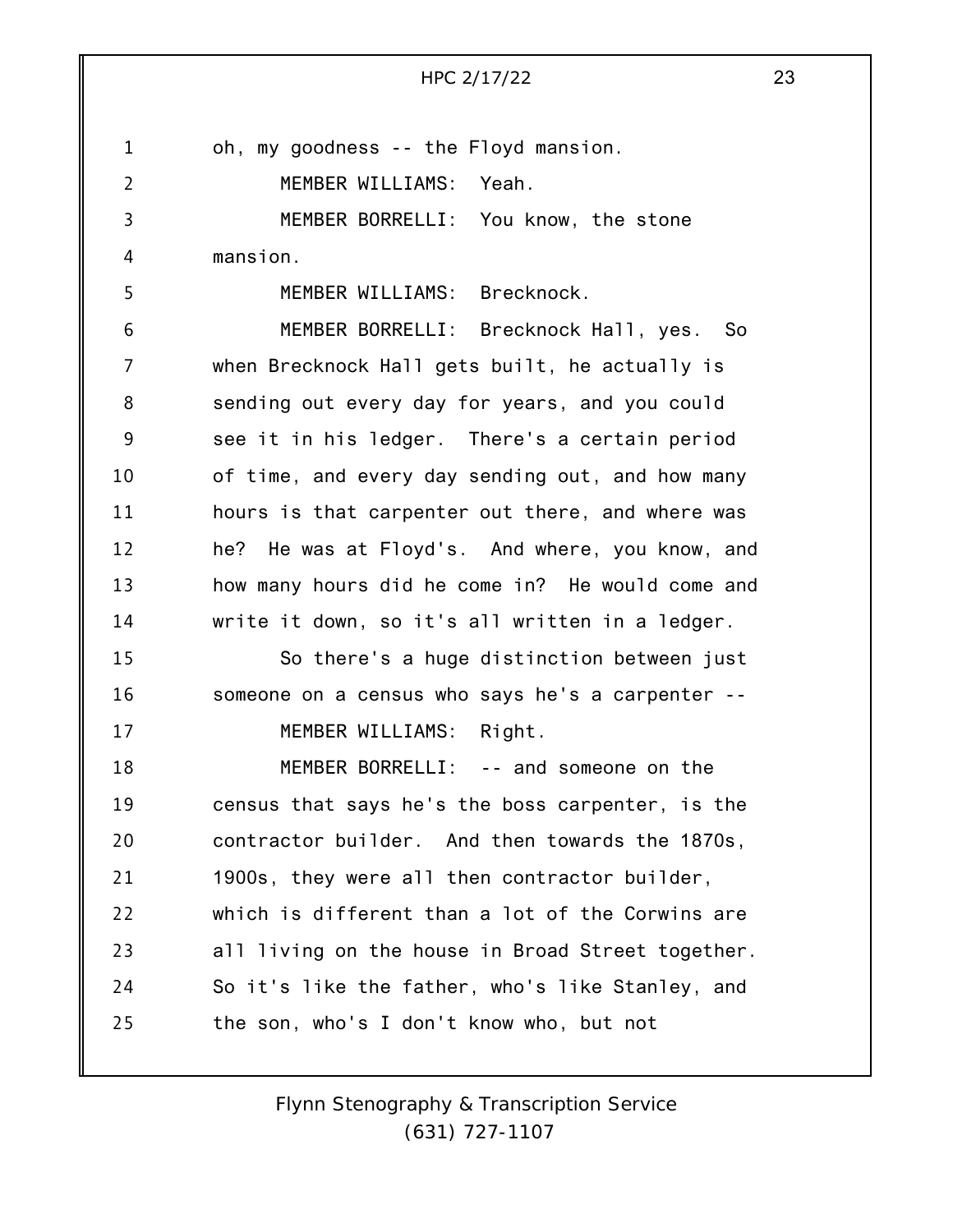1 2 3 4 5 6 7 8 9 10 11 12 13 14 15 16 17 18 19 20 21 22 23 24 25 everybody -- some are carpenters working for a dad, who's the boss carpenter or the builder. So not everybody, just because they say carpenter, happens to be the builder. Big difference between the contractor and all his men. MEMBER WILLIAMS: A lot of references say, too, like Jane Ratsey built the house for her brother, but you don't know whether -- MEMBER MEI: Right. MEMBER WILLIAMS: -- he physically did or he paid for it to be done, or he was the architect or -- CHAIRPERSON DOHERTY: Yeah. MEMBER WILLIAMS: So, yeah, it's interesting. CHAIRPERSON DOHERTY: So it's a -- it's a -- I think the document that we will produce by the end of the summer will be a good solid beginning. MEMBER BORRELLI: Yeah. CHAIRPERSON DOHERTY: And as time goes on and more and more people do research, and more and more documents are -- go online, then it could always be added to it, too. So it is interesting. So thanks, everybody, for your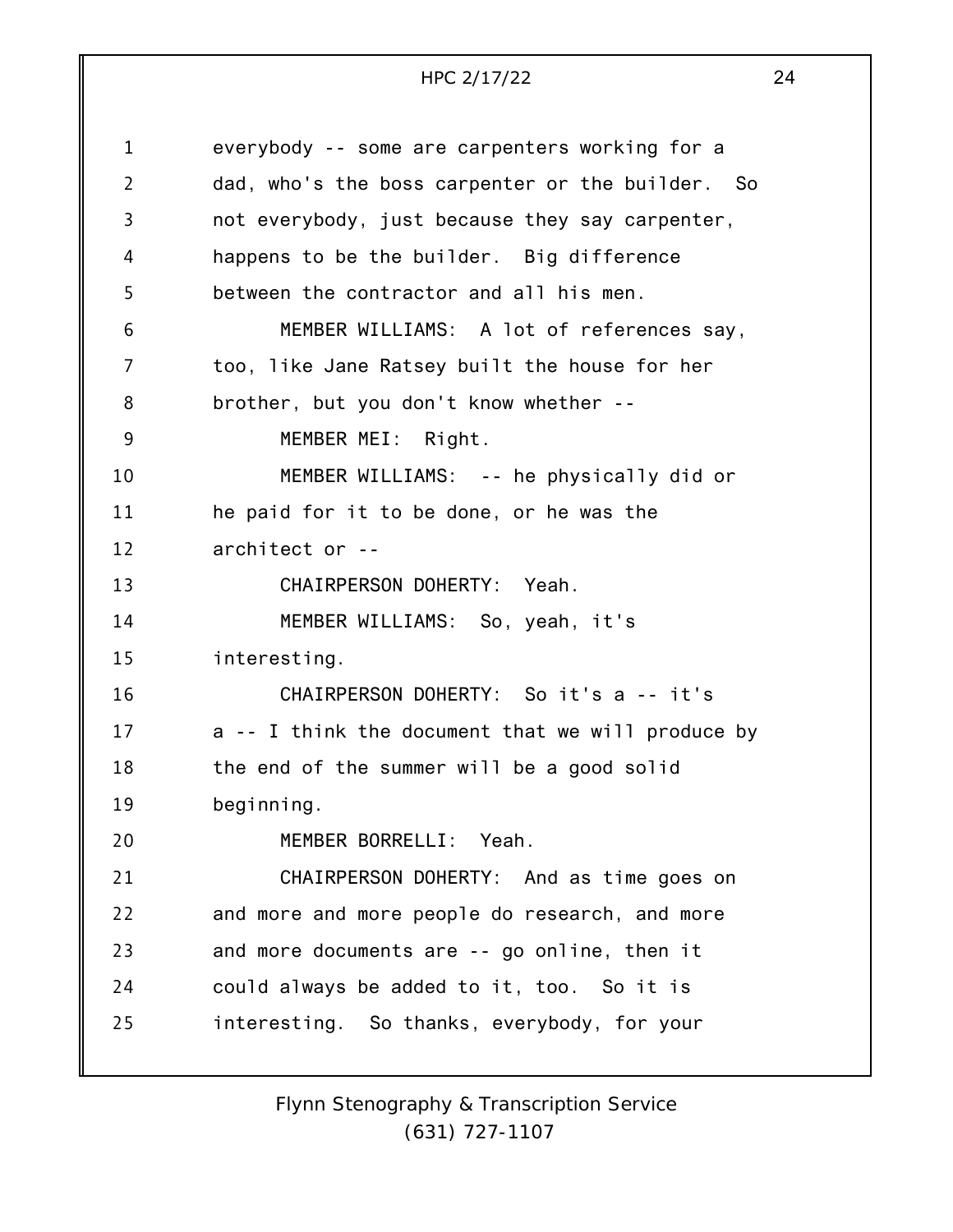1 2 3 4 5 6 7 8 9 10 11 12 13 14 15 16 17 18 19 20 21 22 23 24 25 work. Agenda Item 4, motion to accept and approve the minutes of the January 20th, 2022 regular meeting. Do I have a second? MEMBER BORRELLI: I'll second it. CHAIRPERSON DOHERTY: All in favor? MEMBER BORRELLI: Aye. MEMBER MC MAHON: Aye. MEMBER MEI: Aye. MEMBER WILLIAMS: Aye. CHAIRPERSON DOHERTY: Aye. Agenda Item 5, motion to schedule the next Historic Preservation Commission meeting for 5 p.m. on March 17th, 2022 at the Third Street Fire Station. Do I have a second? MEMBER MEI: Second. MEMBER BORRELLI: Second. MEMBER MC MAHON: Second. CHAIRPERSON DOHERTY: All in favor? MEMBER BORRELLI: Aye. MEMBER MC MAHON: Aye. MEMBER MEI: Aye. MEMBER WILLIAMS: Aye. CHAIRPERSON DOHERTY: Aye. We don't have any members of the public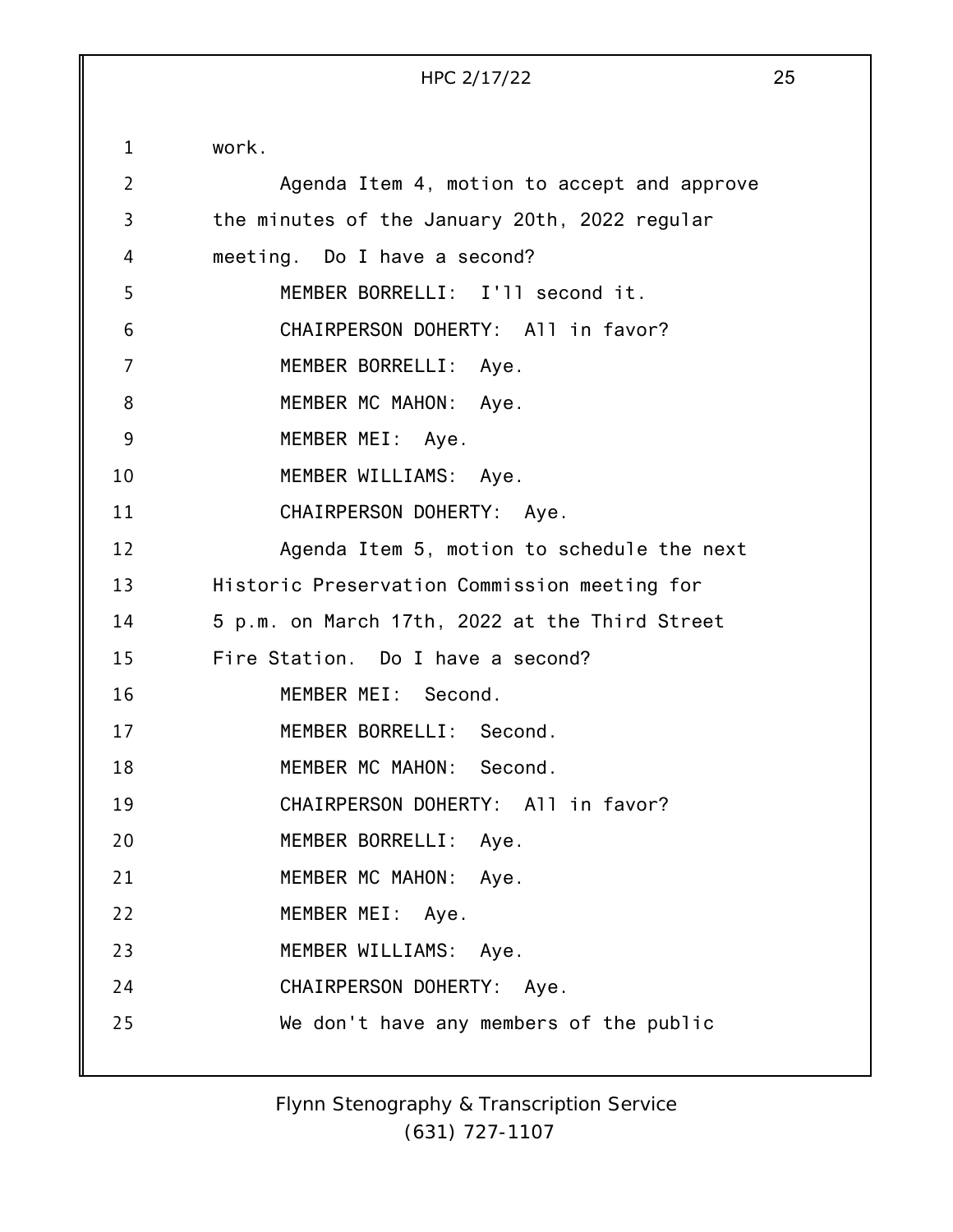|                | HPC 2/17/22                                    | 26 |
|----------------|------------------------------------------------|----|
| $\mathbf 1$    | tonight, so we don't have to ask for comments. |    |
| $\overline{2}$ | Agenda Item No. 6, I make a motion to          |    |
| 3              | adjourn the meeting. Do I have a second?       |    |
| 4              | MEMBER BORRELLI: Second.                       |    |
| 5              | MEMBER MC MAHON: Second.                       |    |
| 6              | CHAIRPERSON DOHERTY: All in favor?             |    |
| $\overline{7}$ | MEMBER BORRELLI: Aye.                          |    |
| 8              | MEMBER MC MAHON: Aye.                          |    |
| 9              | MEMBER MEI: Aye.                               |    |
| 10             | MEMBER WILLIAMS: Aye.                          |    |
| 11             | CHAIRPERSON DOHERTY: Aye.                      |    |
| 12             | Meeting is adjourned. Thank you, everyone.     |    |
| 13             | (The Meeting was Adjourned at 5:21 p.m.)       |    |
| 14             |                                                |    |
| 15             |                                                |    |
| 16             |                                                |    |
| 17             |                                                |    |
| 18             |                                                |    |
| 19             |                                                |    |
| 20             |                                                |    |
| 21             |                                                |    |
| 22             |                                                |    |
| 23             |                                                |    |
| 24             |                                                |    |
| 25             |                                                |    |
|                |                                                |    |